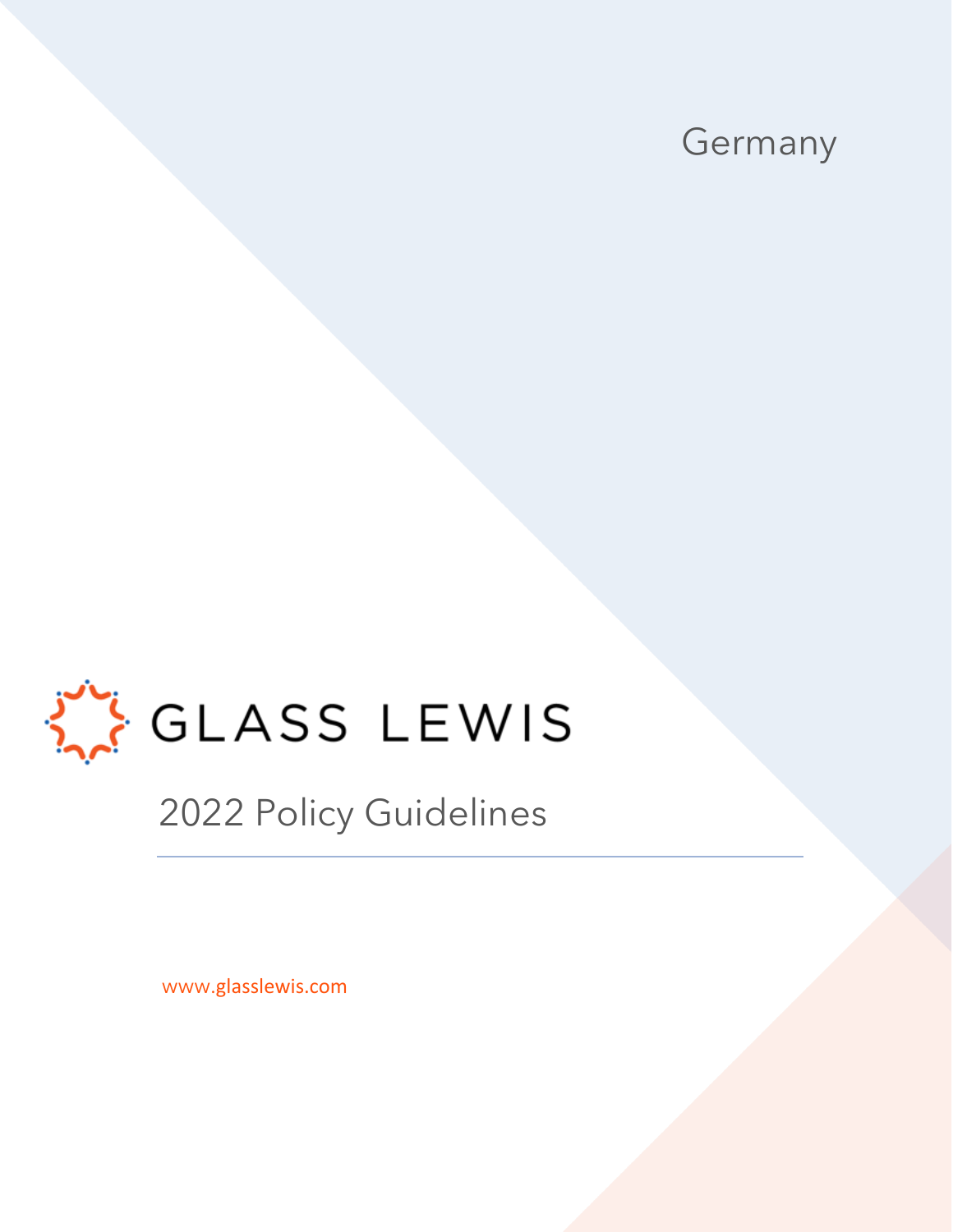# **Table of Contents**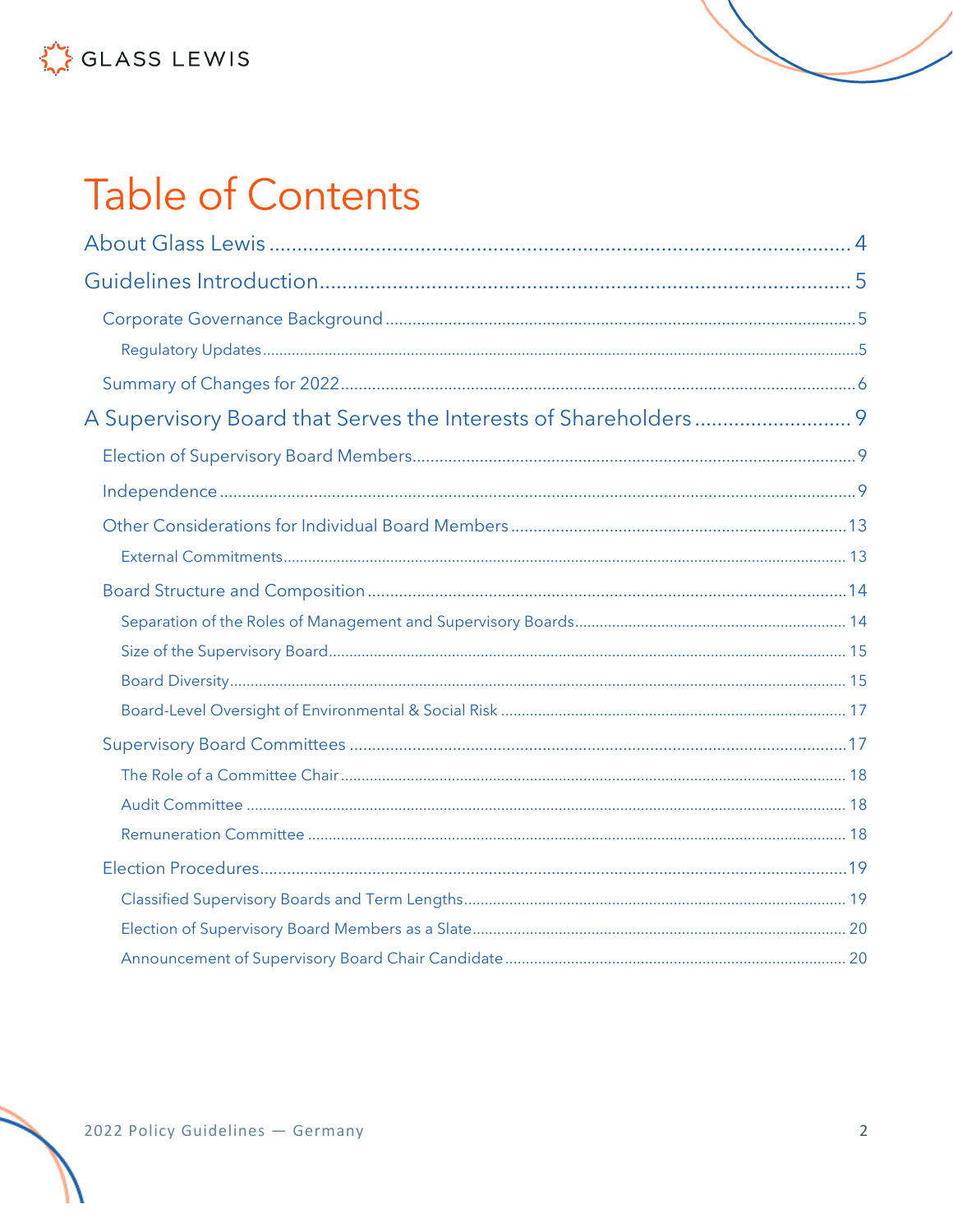| Partnership Limited by Shares (Kommanditgellschaft auf Aktien, or KGaA) 20 |  |
|----------------------------------------------------------------------------|--|
|                                                                            |  |
|                                                                            |  |
|                                                                            |  |
|                                                                            |  |
|                                                                            |  |
|                                                                            |  |
|                                                                            |  |
|                                                                            |  |
|                                                                            |  |
|                                                                            |  |
|                                                                            |  |
|                                                                            |  |
|                                                                            |  |
|                                                                            |  |
|                                                                            |  |
|                                                                            |  |
|                                                                            |  |
|                                                                            |  |
|                                                                            |  |
|                                                                            |  |
|                                                                            |  |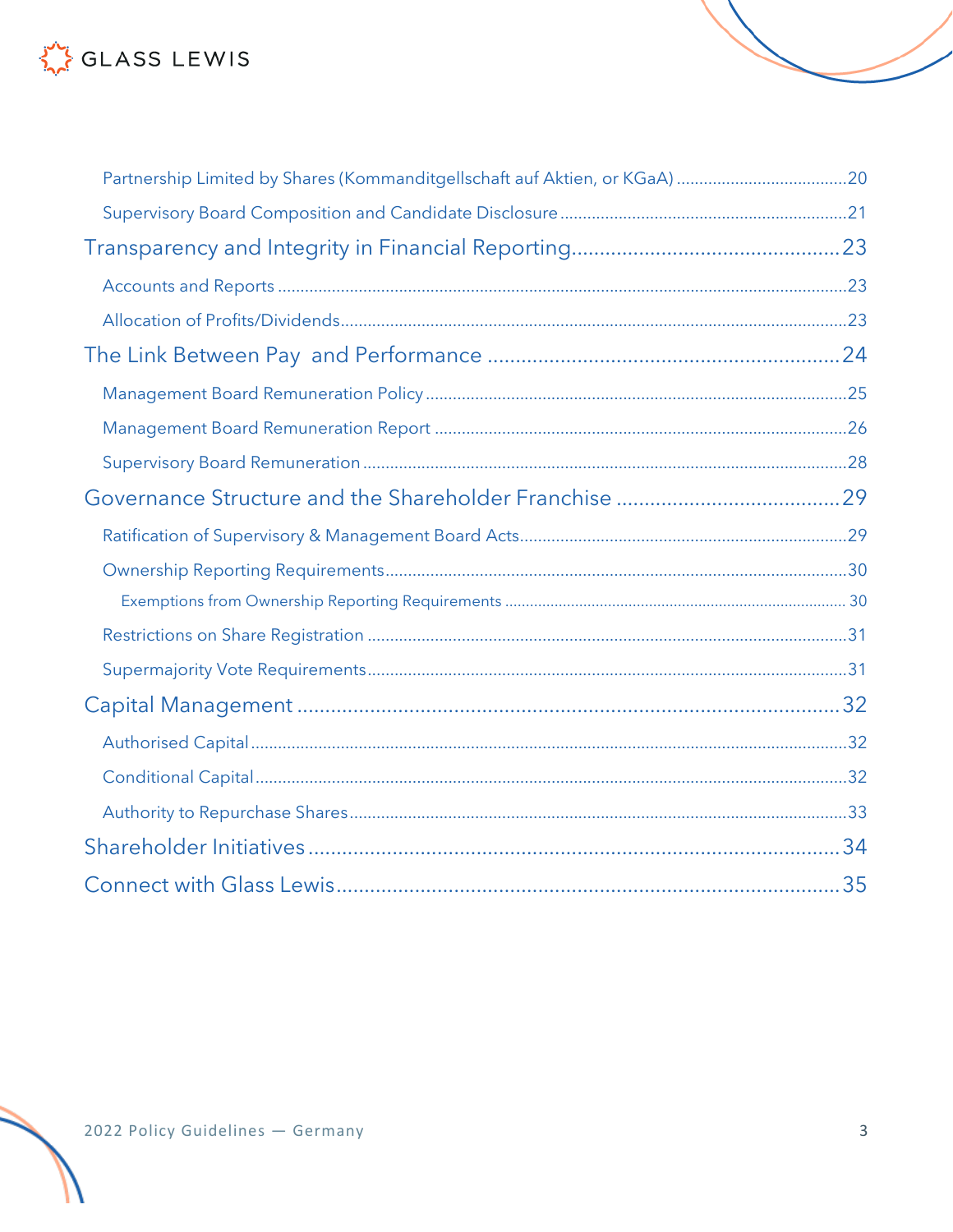# <span id="page-3-0"></span>About Glass Lewis

Glass Lewis is the world's choice for governance solutions. We enable institutional investors and publicly listed companies to make sustainable decisions based on research and data. We cover 30,000+ meetings each year, across approximately 100 global markets. Our team has been providing in-depth analysis of companies since 2003, relying solely on publicly available information to inform its policies, research, and voting recommendations.

Our customers include the majority of the world's largest pension plans, mutual funds, and asset managers, collectively managing over \$40 trillion in assets. We have teams located across the United States, Europe, and Asia-Pacific giving us global reach with a local perspective on the important governance issues.

Investors around the world depend on Glass Lewis' **[Viewpoint](https://www.glasslewis.com/proxy-voting-2/)** platform to manage their proxy voting, policy implementation, recordkeeping, and reporting. Our industry leading **[Proxy Paper](https://www.glasslewis.com/proxy-research-3/)** product provides comprehensive environmental, social, and governance research and voting recommendations weeks ahead of voting deadlines. Public companies can also use our innovative **[Report Feedback Statement](https://www.glasslewis.com/report-feedback-statement/)** to deliver their opinion on our proxy research directly to the voting decision makers at every investor client in time for voting decisions to be made or changed.

The research team engages extensively with public companies, investors, regulators, and other industry stakeholders to gain relevant context into the realities surrounding companies, sectors, and the market in general. This enables us to provide the most comprehensive and pragmatic insights to our customers.

## Join the Conversation

Glass Lewis is committed to ongoing engagement with all market participants.

[info@glasslewis.com](mailto:info@glasslewis.com) | [www.glasslewis.com](http://www.glasslewis.com/)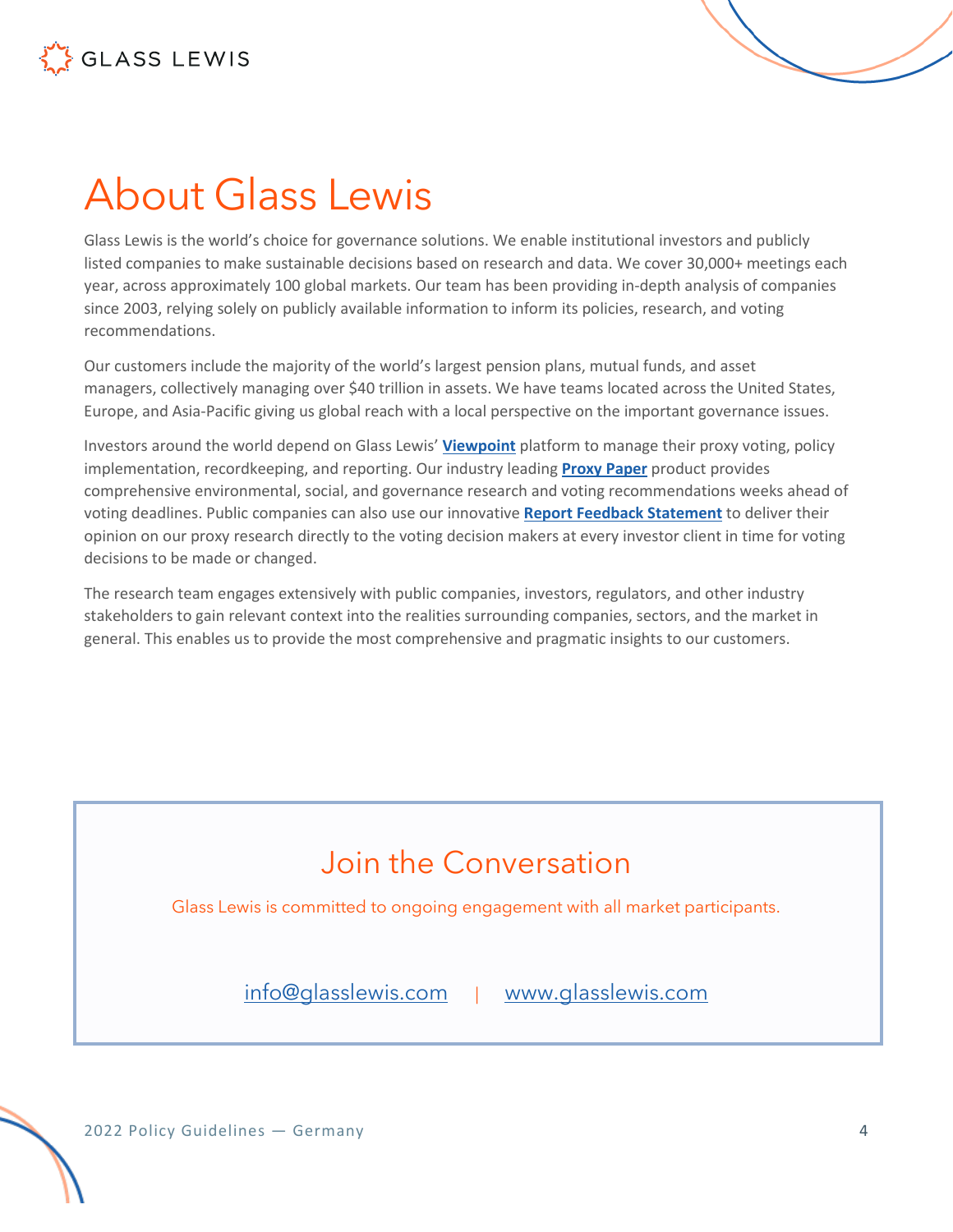# <span id="page-4-0"></span>Guidelines Introduction

These guidelines are intended to supplement Glass Lewis' *Continental Europe Policy Guidelines* by highlighting the key policies that we apply specifically to companies listed in Germany and the relevant regulatory background to which German companies are subject, where they differ from Europe as a whole. The *Continental Europe Policy Guidelines* describe the underlying principles, definitions and global policies that Glass Lewis uses when analysing German companies in accordance with best practice standards for Germany.

Where a topic is not addressed in these guidelines, but is addressed in the *Continental Europe Policy Guidelines*, we consider our policy approach and the relevant regulations and recommendations to be substantially the same in Germany as in continental Europe. Wherever our policy deviates from the *Continental Europe Policy Guidelines*, we will clearly state this.

### <span id="page-4-1"></span>Corporate Governance Background

The German Stock Corporations Act (Aktiengesetz) provides the primary legislative framework for German corporate governance. Best practices are centered on the recommendations contained in the German Corporate Governance Code (Kodex) that operates on a comply or explain basis, whereby the management and supervisory boards of all publicly-listed companies are required to make annual statements detailing their adherence to the Kodex.

Corporate governance principles in Germany are generally less prescriptive than in many other European countries, with a strong emphasis on corporate flexibility. The Kodex contains very general provisions, which are much less specific in nature than the recommendations contained in corporate governance codes of most other European markets. The government commission responsible for the Kodex states that the aim of the country's distinct governance code is increased transparency and comprehensibility for stakeholders in order to strengthen their confidence in management and supervision of German listed companies. The Kodex, initially adopted on February 26, 2002, was most recently updated in May 2019 and came into effect on March 20, 2020.

We have updated the guidelines to reflect the latest formulations of the Stock Corporations Act and Kodex.

### <span id="page-4-2"></span>Regulatory Updates

In May 2021, the Bundestag and Bundesrat passed the Act on Strengthening the Financial Market Integrity (FISG), which aims to strengthen and reform the financial oversight of German companies and expand the competencies of financial regulator BaFin in response to the collapse of Wirecard AG. Publicly-listed companies are subject to a number of new requirements impacting their corporate governance framework, in particular:

- From July 1, 2021, the supervisory board must include at least two financial experts, one with expertise in financial accounting and one with expertise in auditing;
- From January 1, 2022, all publicly-listed companies are required to form an audit committee, with the exception of boards composed of only three members;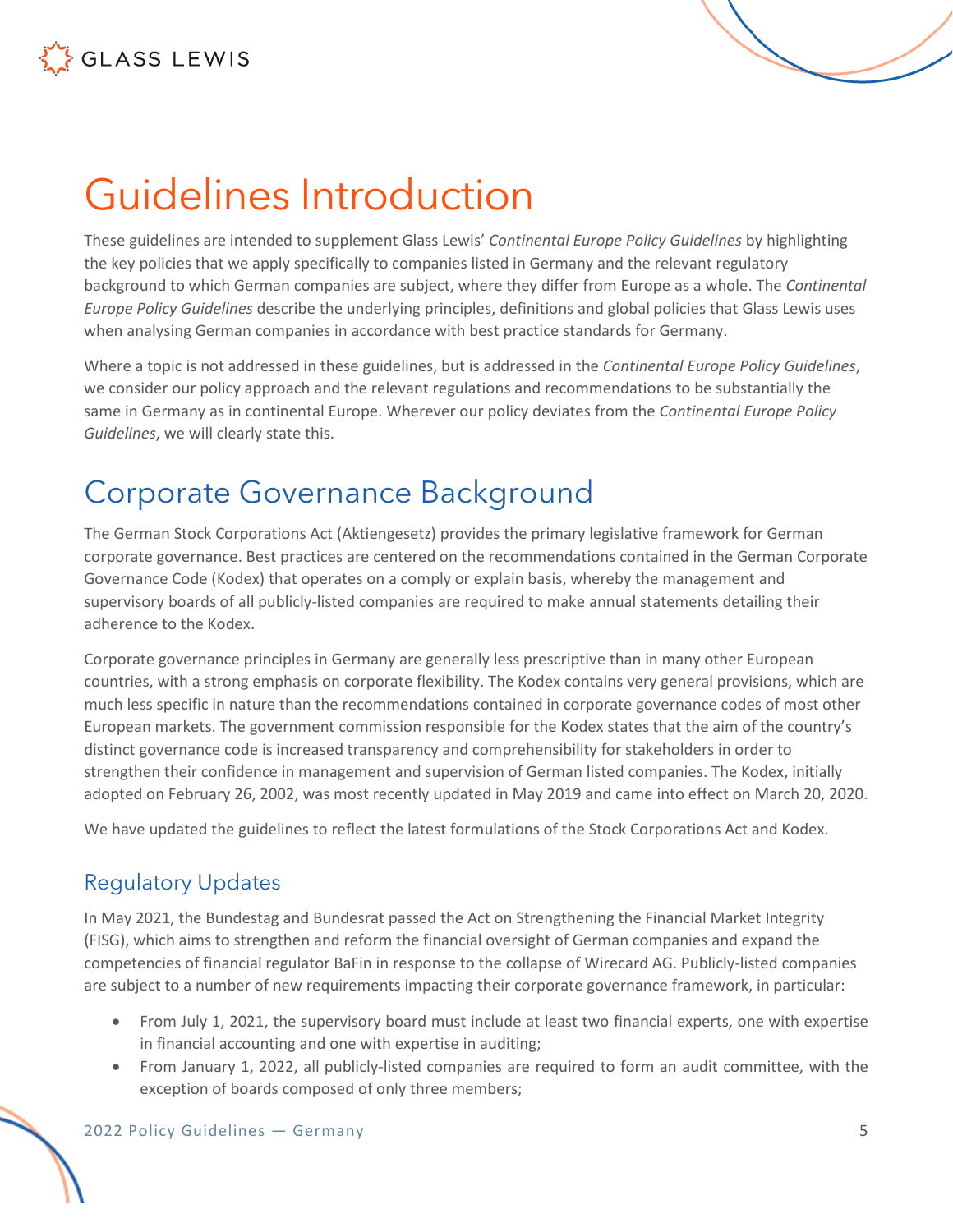- From July 1, 2021, the maximum term of the lead audit partner has been lowered from seven to five years; and
- From 2024, the term of the statutory auditor will be limited to ten years.

In addition, in August 2021 the Second Act on Equal Participation of Men and Women in Management Positions (FüPoG II) was adopted. Pursuant to the updated law, companies will be subject to the following provisions:

- From August 1, 2022, publicly-listed companies with 2,000 or more employees and subject to the Co-Determination Act, with management boards comprising more than three members, will be required to ensure the representation of at least one male and one female on the management board; and
- From January 1, 2022, supervisory boards electing to set a 0% gender diversity target for the management or supervisory boards will be required to provide a rationale for this decision.

Finally, the Frankfurt Stock Exchange revised the composition of its main indices in September 2021; the bluechip DAX index has been expanded from 30 to 40 constituents, while the mid-cap MDAX index has been reduced in size from 60 to 50 constituents.

## <span id="page-5-0"></span>Summary of Changes for 2022

Glass Lewis evaluates these guidelines on an ongoing basis and formally updates them on an annual basis. This year we've made noteworthy revisions in the following areas, which are summarized below but discussed in greater detail in the relevant sections of this document:

### Classified Supervisory Board and Term Lengths

We have updated these guidelines to outline our expectation, in line with evolving market practice in Germany, that large companies propose the election or re-election of supervisory board members for terms shorter than the maximum five-year term permissible under German law. Where a DAX company is proposing supervisory board elections for five-year terms without providing compelling rationale for doing so, we will generally recommend that shareholders vote against the re-election of the nominating committee chair. Where an MDAX company is proposing the same without compelling rationale, we will note a concern and may recommend that shareholders vote against the re-election of the nominating committee chair should we have further concerns with the composition or performance of the nominating committee.

### The Role of a Committee Chair

We have introduced a new section into these guidelines to outline our general approach when our guidelines outline a recommendation against a committee chair, but the chair position has not been designated or, in the case of staggered boards, where the chair is not up for re-election. In such situations, and on a case-by-case basis, Glass Lewis may recommend that shareholders instead vote against the re-election of (a) long-serving committee member(s).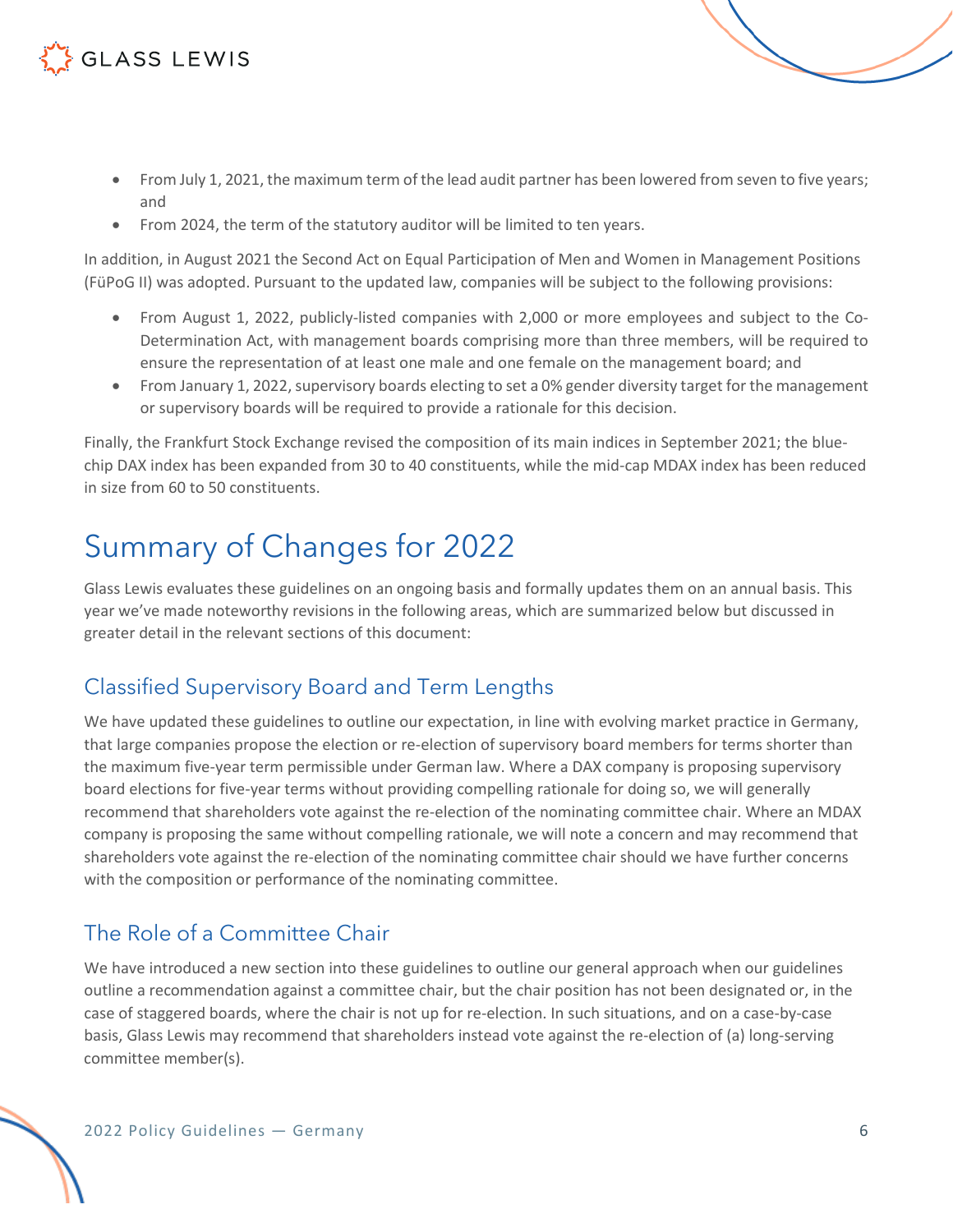

#### Audit Committee

We have updated these guidelines to clarify we may recommend that shareholders vote against the re-election of the audit committee chair and/or other committee members standing for re-election when we have been unable to determine the representation of financial accounting and auditing expertise on the audit committee, or the supervisory board as a whole, through the director biographies and disclosure provided by a company. We believe that companies should clearly outline the skills and experience of the members of the audit committee.

#### Board Diversity

We have updated these guidelines to clarify our expectation, as previously announced, that the supervisory boards of all DAX and MDAX companies be composed of at least 30% of gender diverse directors by the 2022 annual general meeting. Further, we have clarified that the Glass Lewis assessment of board-level gender diversity is based on the self-identification of directors and that we consider directors that identify as non-binary to contribute to the gender diversity of a board. Finally, we have introduced a new sub-section to outline the new law on management board gender diversity.

### Board-Level Oversight of Environmental & Social Risk

As announced in our 2021 *Continental Europe Policy Guidelines*, Glass Lewis will, from 2022, generally recommend that shareholders vote against the re-election of the governance committee chair (or equivalent) of companies listed on a major European blue-chip index that fail to provide explicit disclosure concerning the board's role in overseeing material environmental and social issues. In Germany, this policy will apply to companies listed on the DAX index.

#### Management Board Remuneration Report

We have updated these guidelines to clarify our belief that shareholders are best served when companies disclose the remuneration that was earned by – rather than paid out to – management board members in the fiscal year under review. Where a company is unable or unwilling to disclose the remuneration earned by management board members in the past year, we believe that shareholders can reasonably expect the company to provide rationale for this and an estimate of the target achievement for earned amounts.

Furthermore, we have clarified that we expect clear disclosure of the amount of individual annual pension contributions for management board members and of the treatment of outstanding long-term awards upon a management board member's termination. Here, we have also stipulated that we may recommend a vote against the remuneration report if excessive and/or egregious termination payments are allocated, especially where compounding concerns are present.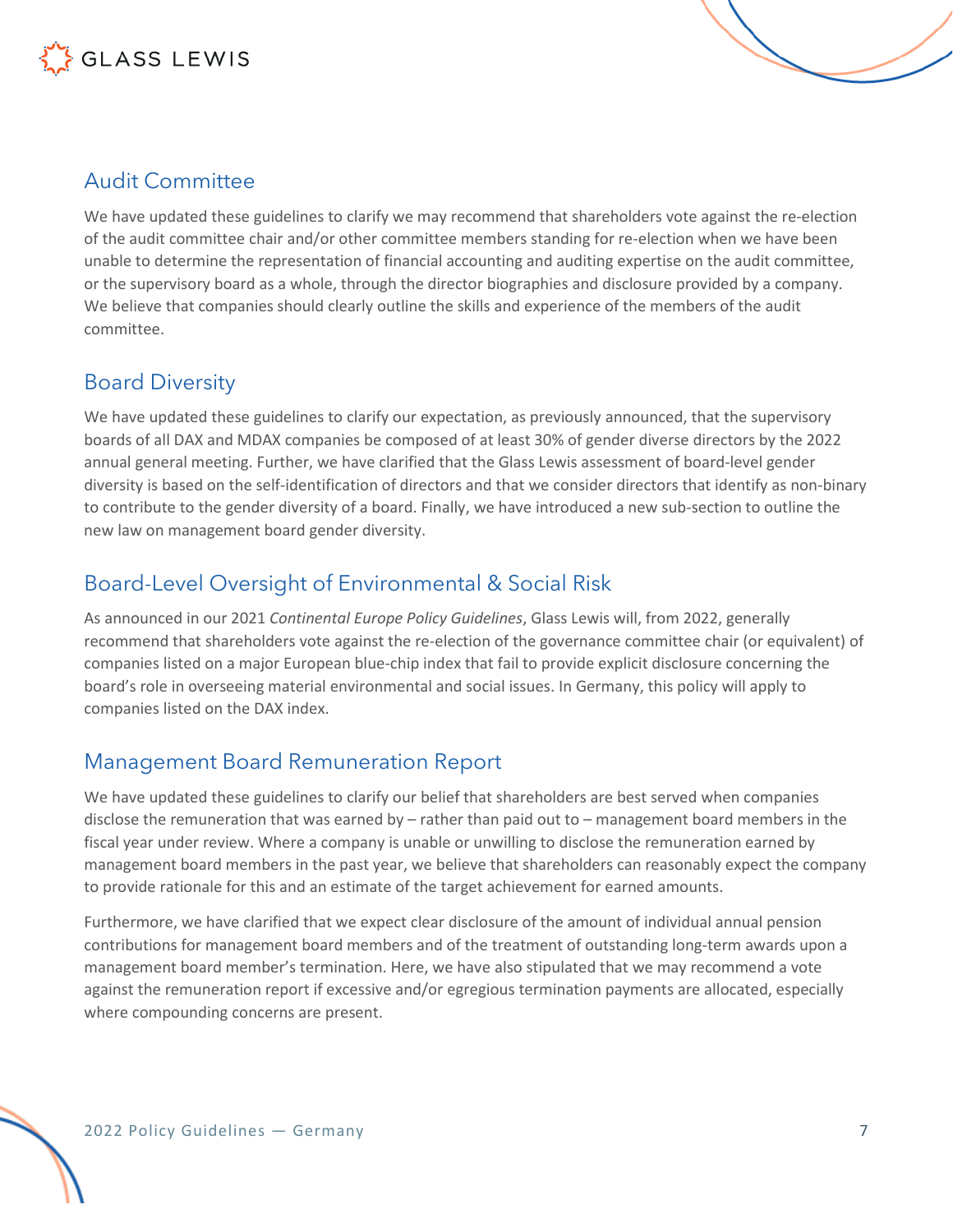



### Management Board Remuneration Policy

We have updated these guidelines to stipulate that we expect the relative weight of fixed and short-term pay elements not to exceed the weight of long-term elements without a cogent rationale, in line with Kodex recommendations. Further, we have clarified our expectation that severance agreements are capped at no more than twice the management board member's annual remuneration and take into account any additional potential payments under a non-competition clause, in line with Kodex recommendations.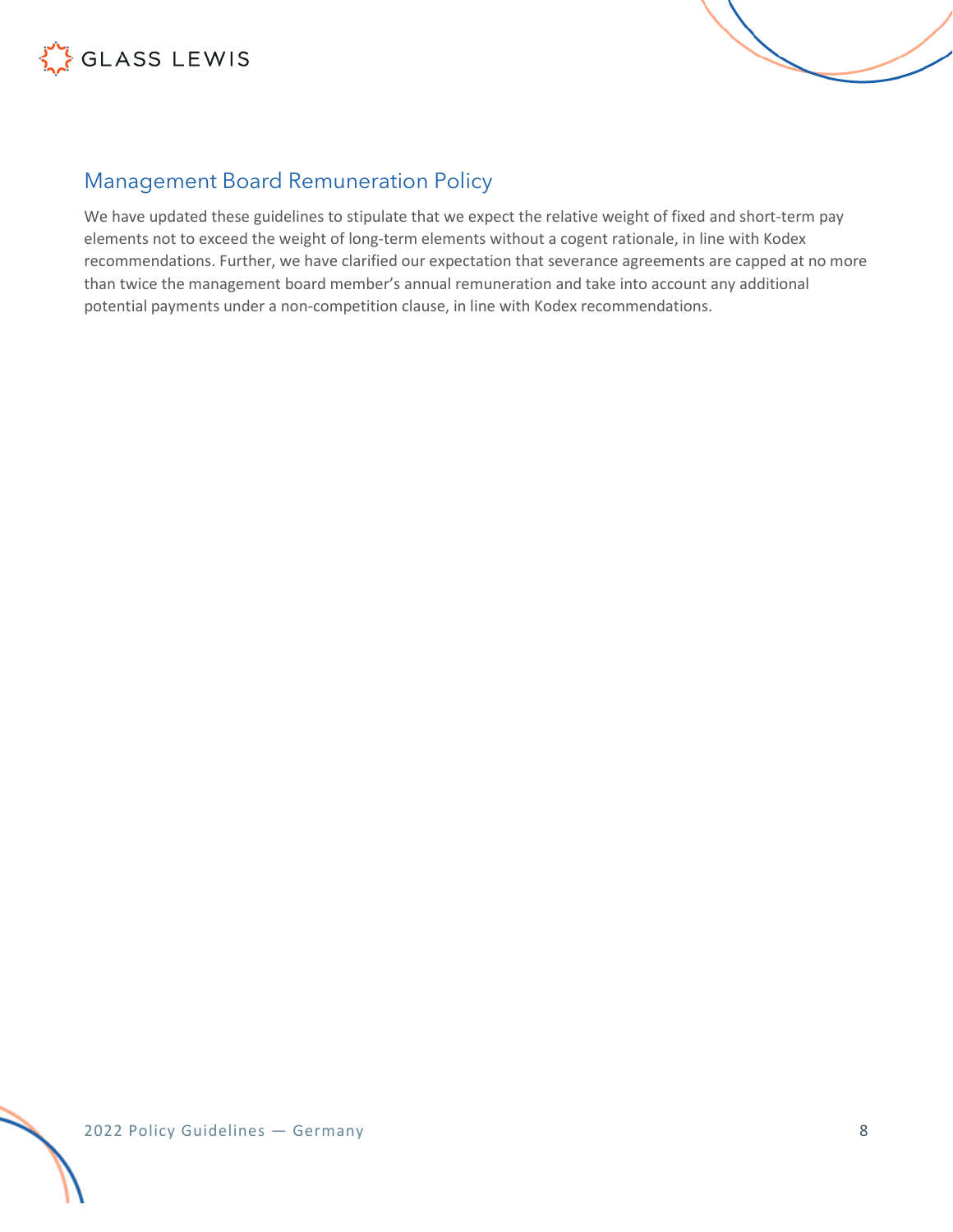# <span id="page-8-0"></span>A Supervisory Board that Serves the Interests of Shareholders

### <span id="page-8-1"></span>Election of Supervisory Board Members

Under German law, companies are governed by a two-tier board system, with the supervisory board presiding over the management board. The supervisory board<sup>[1](#page-8-3)</sup> consists entirely of non-executive directors, while the management board<sup>[2](#page-8-4)</sup> is composed entirely of executive directors. The management board is responsible for the day-to-day operation of the business,[3](#page-8-5) whereas the supervisory board is responsible for appointing and monitoring the management board.[4](#page-8-6) Alternatively, German companies may elect to incorporate under European Company (Societas Europaea, or S.E.) law and such companies may be governed by either a single-tier or two-tier board system.<sup>[5](#page-8-7)</sup>

Unless otherwise provided by these guidelines, provisions will apply to companies with a two-tiered board.<sup>[6](#page-8-8)</sup>

### <span id="page-8-2"></span>Independence

In Germany, we put supervisory board members into four categories based on an examination of the type of relationship they have with the company:

<span id="page-8-4"></span><sup>2</sup> Article 76 AktG.

- <span id="page-8-6"></span><sup>4</sup> Article 111 AktG and Principle 6 of the Kodex.
- <span id="page-8-7"></span><sup>5</sup> Council Regulation (EC) 2157/2001 of 8 October 2001, on the Statute for a European Company.

<span id="page-8-3"></span> $1$  Article 105(1) of the German Stock Corporations Act (Aktiengesetz, or AktG), a legally-binding document that was first introduced September 6, 1965.

<span id="page-8-5"></span><sup>&</sup>lt;sup>3</sup> Article 76(1) AktG and Principle 1 of the German Corporate Governance Code (Kodex).

<span id="page-8-8"></span><sup>&</sup>lt;sup>6</sup> Though more German companies make use of the European Company form than in any other country, the one-tier board option has not been widely utilised by German companies incorporated under European Company law.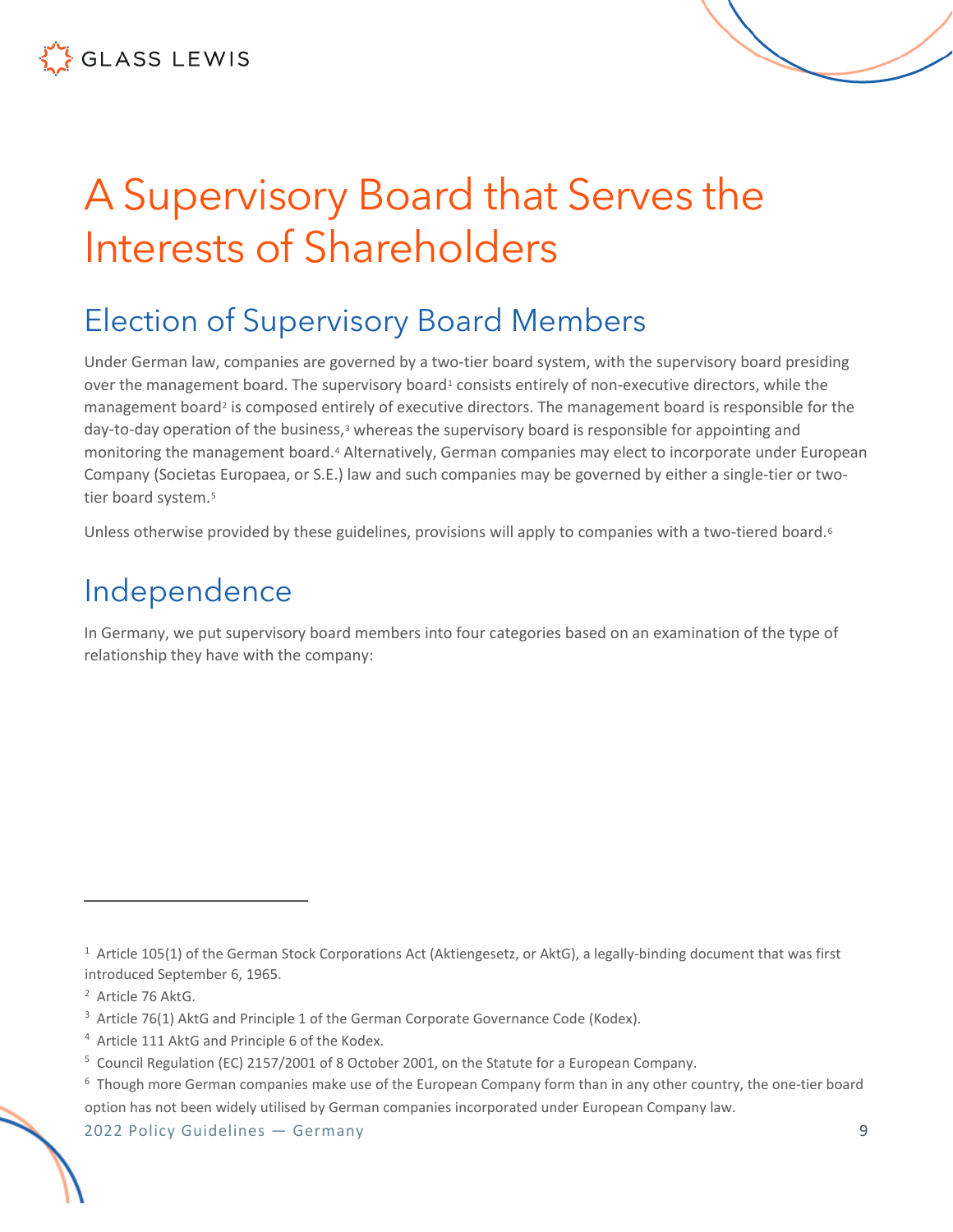**Independent Supervisory Board Member** — An independent supervisory board member has no material<sup>[7](#page-9-0)</sup> financial, familial<sup>[8](#page-9-1)</sup> or other current relationships with the company,<sup>[9](#page-9-2)</sup> its executives, or other board members, except for board service and standard fees paid for that service. An individual who has been employed by the company within the past five years<sup>[10](#page-9-3)</sup> is not considered to be independent. We use a three-year look back for all other relationships.

**Affiliated Supervisory Board Member** — An affiliated supervisory board member has a material financial, familial or other relationship with the company or its executives, but is not an employee of the company. We will normally consider supervisory board members affiliated if they:

- Have been employed by the company within the past five years;
- Have or have had within the past three years a material business relationship with the company;

<span id="page-9-0"></span> $^7$  "Material" as used herein means a relationship in which the value exceeds: (i)  $E$ 50,000, or the equivalent (or 50% of the total compensation paid to a board member, or where no amount is disclosed) for board members who personally receive compensation for a professional or other service they have agreed to perform for the company, outside of their service as board members. This limit would also apply to cases in which a consulting firm that is owned by or appears to be owned by a board member receives fees directly; (ii) €100,000, or where no amount is disclosed, for those board members employed by a professional services firm such as a law firm, investment bank or large consulting firm where the firm is paid for services but the individual is not directly compensated. This limit would also apply to charitable contributions to schools where a board member is a professor, or charities where a board member serves on the board or is an executive, or any other commercial dealings between the company and the director or the director's firm; (iii) 1% of either company's consolidated gross revenue for other business relationships (e.g., where the supervisory board member is an executive officer of a company that provides services or products to or receives services or products from the company); (iv) 10% of shareholders' equity and 5% of total assets for financing transactions; or (v) the total annual fees paid to a supervisory board member for a personal loan not granted on normal market terms, or where no information regarding the terms of a loan have been provided.

<span id="page-9-1"></span>8 Per Glass Lewis' *Continental Europe Policy Guidelines*, familial relationships include a person's spouse, parents, children, siblings, grandparents, uncles, aunts, cousins, nieces, nephews, in-laws, and anyone (other than domestic employees) who shares such person's home. A director is an affiliate if the director has a family member who is employed by the company. <sup>9</sup> A company includes any parent or subsidiary in a group with the company or any entity that merged with, was acquired by, or acquired the company.

<span id="page-9-3"></span><span id="page-9-2"></span> $10$  In our view, a five-year standard is appropriate because we believe that the unwinding of conflicting relationships between former management and supervisory board members is more likely to be complete and final after five years. However, Glass Lewis generally applies an exception for supervisory board members who have previously served as executives of the company on an interim basis for less than one year. Article 100(2.4) AktG prohibits a member of the management board from serving on the supervisory board within two years of the end of the employment mandate, unless requested by a shareholder owning more than 25% of a company's total voting rights.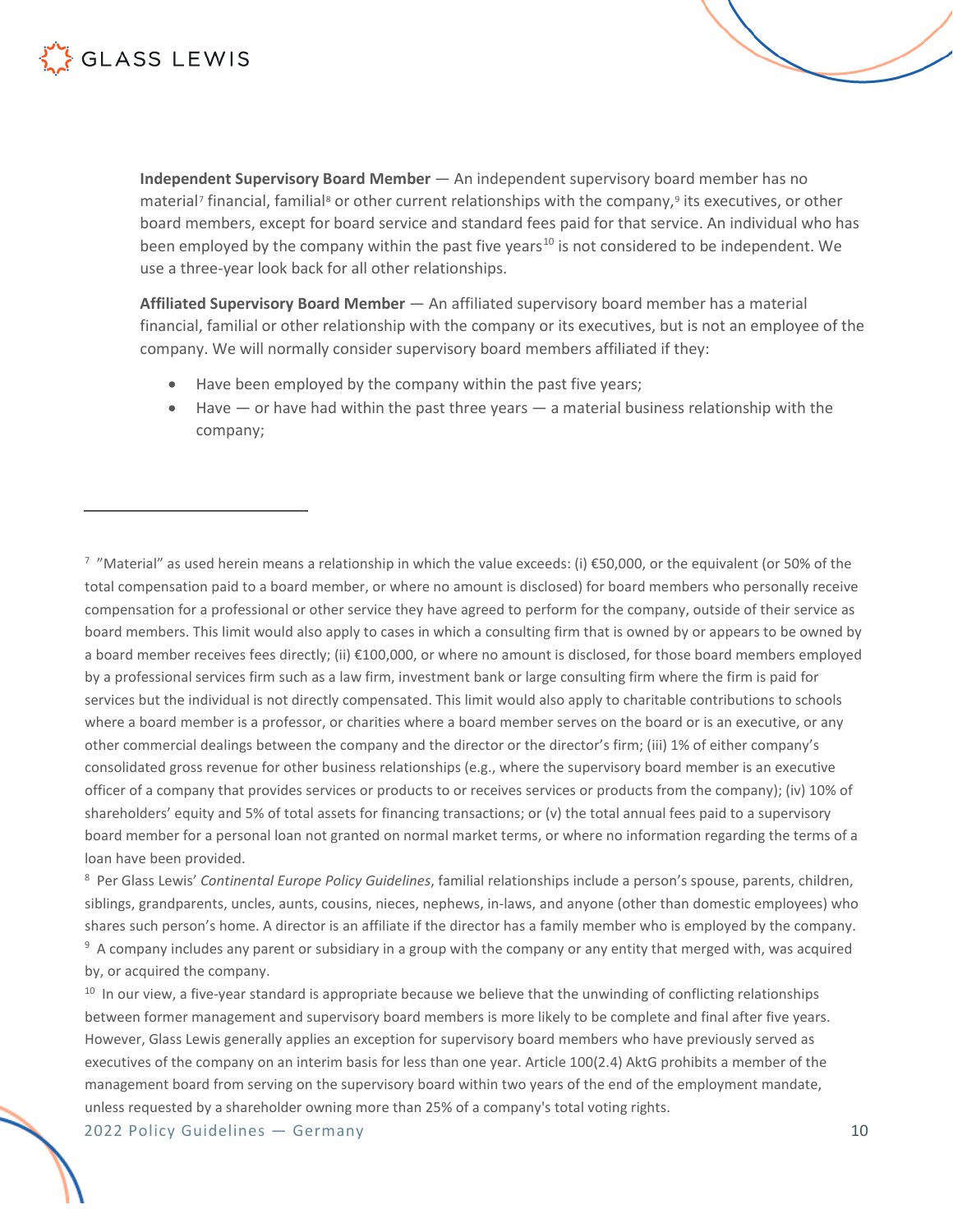- Own or control 10% or more of the company's share capital or voting rights;<sup>[11](#page-10-0)</sup>
- Have served on the supervisory board<sup>[12](#page-10-1)</sup> for more than 12 years;<sup>[13](#page-10-2)</sup> or
- Have close family ties with any of the company's advisers, board members or employees.

**Inside Supervisory Board Member** — An inside supervisory board member is a shareholder representative that simultaneously serves as a supervisory board member and as an employee of the company. This category may include a board chair who acts as an employee of the company or is paid as an employee of the company. In Germany, supervisory board members may not legally serve simultaneously as members of the management board, representatives of management and/or officers of the company.[14](#page-10-3) As a result, insiders are very rare on German supervisory boards. However, the law allows a member of the supervisory board to serve on the management board for a transitional period, not to exceed one year, under exceptional circumstances.[15](#page-10-4)

**Employee Representatives** — Due to German co-determination laws, employees are entitled to have representation on the supervisory board of all public companies with at least 500 employees<sup>16</sup> and may constitute up to half of the seats on a company's supervisory board. Glass Lewis does not take employee representatives into account when analysing the independence of German supervisory boards given

<span id="page-10-2"></span><sup>13</sup> While Glass Lewis makes every effort to obtain relevant information regarding supervisory board members' terms of office, this information is not always provided by microcap German companies. As such, we will only affiliate supervisory board members for this reason when the information is provided. Otherwise, we will note that the company has not provided the relevant information. Additionally, while we will classify board members as affiliates in accordance with this standard, we will evaluate voting recommendations based on this issue on a case-by-case basis. When a board or committee does not meet the independence standards set forth in these guidelines solely as a result of a nominee's length of service on the board, we may refrain from recommending a vote against the nominee if the board or relevant committee is otherwise sufficiently independent and there is evidence of regular board refreshment.

<span id="page-10-3"></span><sup>14</sup> Article 105(1) AktG.

<span id="page-10-4"></span><sup>15</sup> Article 105(2) AktG. During such a transitional period, individuals may not engage in supervisory board duties.

<span id="page-10-0"></span> $11$  C.13 of the Kodex recommends that companies disclose the personal and business relationships of supervisory board nominees with shareholders who directly or indirectly hold in excess of 10% of the company's voting rights.

<span id="page-10-1"></span> $12$  Recommendation C.7 of the Kodex. In certain cases, we will also consider supervisory board members to be affiliates when they have served fewer than 12 years on the supervisory board if they previously served on the management board and did not have a material break in service between their resignation from the management board and their election to the supervisory board.

<span id="page-10-5"></span><sup>&</sup>lt;sup>16</sup> Companies that regularly have between 500 and 1,999 employees are subject to the German Law on One-Third Participation (Drittelbeteiligungsgesetz, or DrittelbG), Article 4(1) of which requires one-third of the supervisory board to be composed of employee representatives. Companies regularly employing 2,000 or more individuals are subject to the German Co-Determination Act (Mitbestimmungsgesetz or MitbestG), which requires equal representation of employees and shareholders on the supervisory board.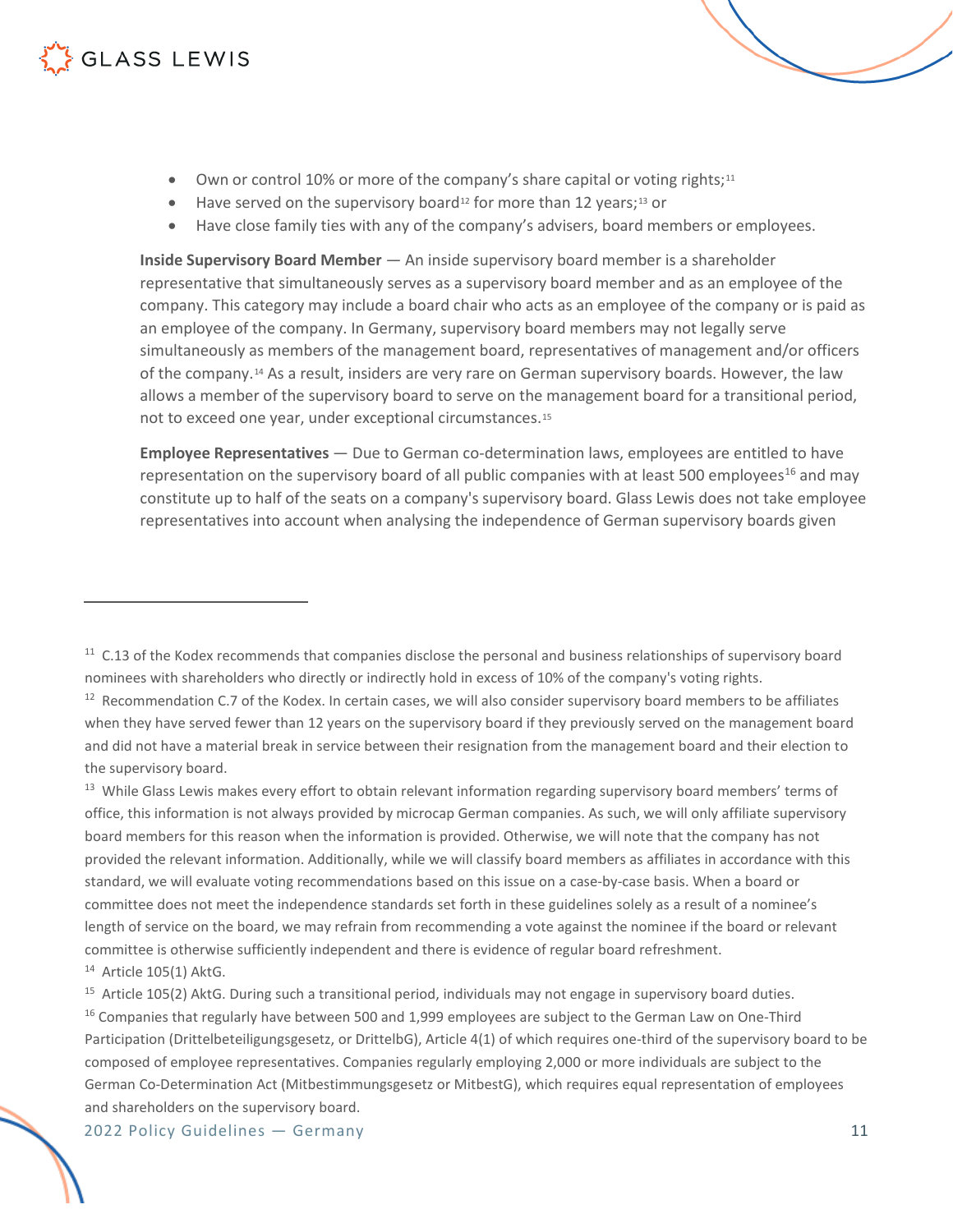

that these individuals are neither elected by, nor intended to directly represent, the company's shareholders.

#### **Voting Recommendations on the Basis of Supervisory Board Independence**

Glass Lewis believes a supervisory board will be most effective in protecting shareholders' interests when at least a majority<sup>17</sup> of the shareholder-elected members are independent. Where 50% or more of the supervisory board members are either affiliated or inside members, we typicall[y18](#page-11-1) recommend voting against some of the inside and/or affiliated members in order to satisfy the majority threshold. However, we generally accept the presence of representatives of significant shareholders in proportion to their equity or voting stake in the company.

We refrain from recommending to vote against any supervisory board members on the basis of lengthy tenure alone. However, we may recommend voting against certain long-tenured directors when lack of board refreshment may have contributed to poor financial performance, lax risk oversight, misaligned remuneration practices, lack of shareholder responsiveness, diminution of shareholder rights or other concerns. In conducting such analysis, we will consider lengthy average board tenure (e.g. more than 12 years), evidence of planned or recent board refreshment, and other concerns with the board's independence or structure.

#### Voting Recommendations on the Basis of Committee Independence

We generally believe that the majority of shareholder-elected supervisory board members serving on a company's audit and remuneration committees should be independent of the company and its significant shareholders. However, given that the audit and remuneration committees of companies subject to codetermination laws often consist of an even number of shareholder representatives, we will generally accept 50% independence of the audit and remuneration committees as long as the committee chair is an independent shareholder representative.

Further, we believe that at least 50% of a company's audit committee should be comprised of shareholder-elect supervisory board members.<sup>[19](#page-11-2)</sup> Given the amount and importance of the work of the audit committee, shareholders' interests should be at least equally represented in proportion to employees. We will recommend

<span id="page-11-0"></span><sup>&</sup>lt;sup>17</sup> We note that while C.7 of the Kodex recommends that the majority of shareholder representatives shall be independent from the company and the management board, the Kodex provides no specific recommendations on independence from major shareholders for non-controlled companies. For companies with a controlling shareholder, C.9 of the Kodex recommends that at least two supervisory board members should be independent from this shareholder (or at least one where the supervisory board consists of six or fewer members).

<span id="page-11-1"></span> $18$  With a staggered board, if the affiliates who we believe should not be on the board are not up for election, we will express our concern regarding those board members, but we will not necessarily recommend voting against the affiliates who are up for election just to achieve the majority independence threshold.

<span id="page-11-2"></span><sup>&</sup>lt;sup>19</sup> We will recommend voting against the board chair when 75% or more of the audit committee is composed of employee representatives. When employee representatives comprise 50 to 75% of the audit committee, we will note our concern.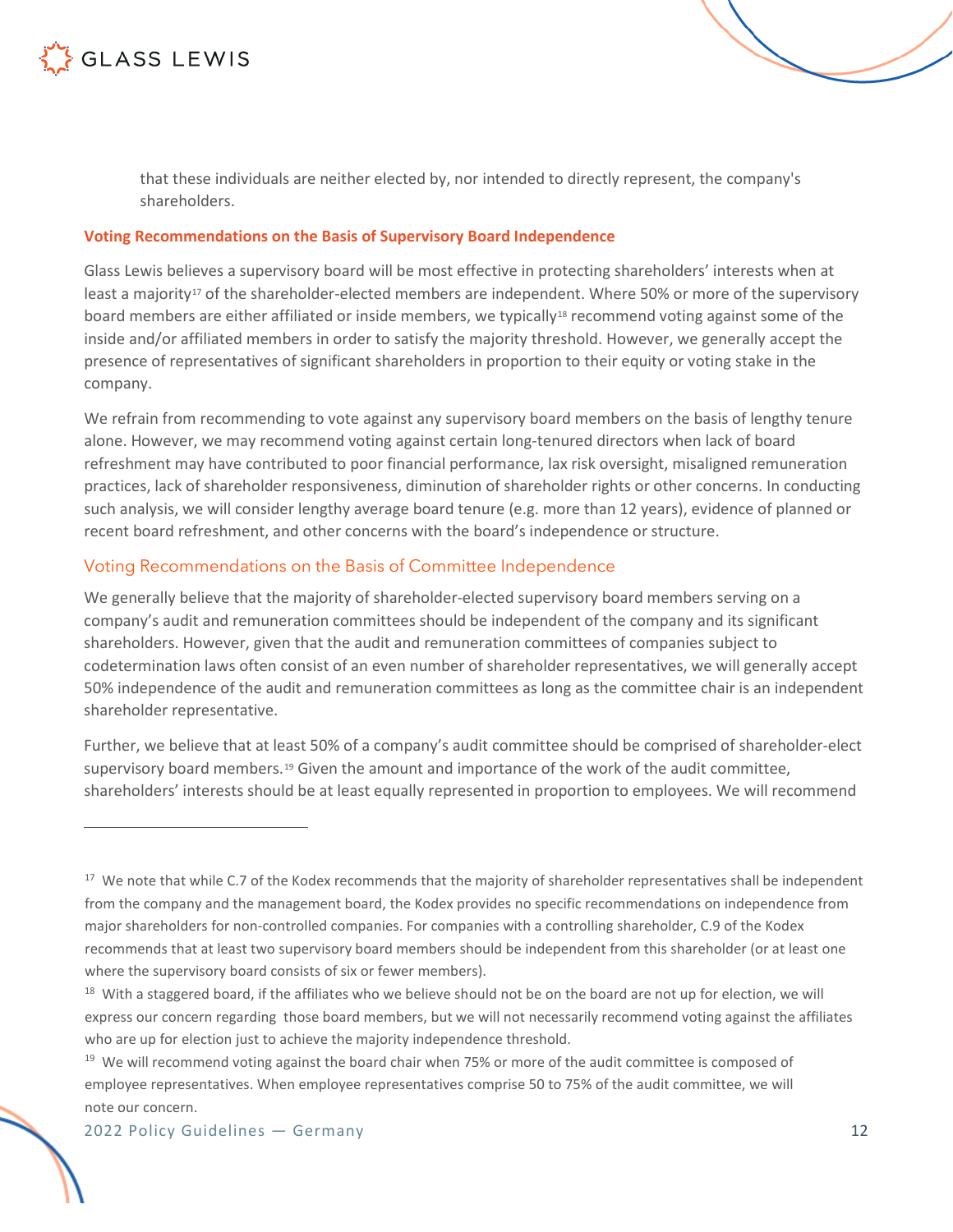

voting against any audit committee chair who: (i) is also the supervisory board chair, unless a cogent reason is given;<sup>[20](#page-12-2)</sup> (ii) is not independent of the company;<sup>[21](#page-12-3)</sup> or (iii) is a recent former member of the company's management board.[22](#page-12-4)

With respect to the composition of a company's nominating committee, the Kodex recommends that such a committee be comprised solely of shareholder-elected members.<sup>[23](#page-12-5)</sup> Glass Lewis believes that a majority of these members should be independent of company management and other related parties. However, we accept the presence of representatives of significant shareholders on this committee in proportion to their equity or voting stake in the company.

### <span id="page-12-0"></span>Other Considerations for Individual Board Members

Our policies with regard to performance, experience and conflict-of-interest issues are not materially different from our *Continental Europe Policy Guidelines*. The following are clarifications regarding best practice recommendations in Germany.

#### <span id="page-12-1"></span>External Commitments

We believe that supervisory board members should have the necessary time to fulfill their duties to shareholders. In our view, an overcommitted board member can pose a material risk to a company's shareholders, particularly during periods of crisis. In addition, recent research indicates that the time commitment associated with being a director has been on a significant upward trend in the past decade.

As a result, a supervisory board member who serves as an executive officer or management board member of any public company while serving on more than two<sup>[24](#page-12-6)</sup> public company boards and any other supervisory board member who serves on more than five public company boards typically receives an against recommendation from Glass Lewis.[25](#page-12-7) As stated in our *Continental Europe Policy Guidelines*, we count board chairships as double given the increased time commitment and we may consider relevant factors such as the size and location of the other companies where the individual serves on the board, as well as attendance records, when making recommendations based on this issue.

<span id="page-12-2"></span><sup>&</sup>lt;sup>20</sup> Recommendation D.4 of the Kodex.

<span id="page-12-3"></span><sup>&</sup>lt;sup>21</sup> Recommendation C.10 of the Kodex.

<span id="page-12-4"></span><sup>&</sup>lt;sup>22</sup> While the Kodex only recommends that a two-year look-back period be applied to this situation, Glass Lewis believes

that a five-year look-back period is more appropriate in order to protect the interests of all shareholders.

<span id="page-12-5"></span><sup>&</sup>lt;sup>23</sup> Recommendation D.5 of the Kodex.

<span id="page-12-6"></span><sup>&</sup>lt;sup>24</sup> Recommendation C.5 of the Kodex.

<span id="page-12-7"></span><sup>&</sup>lt;sup>25</sup> Recommendation C.4 of the Kodex.

<sup>2022</sup> Policy Guidelines — Germany 13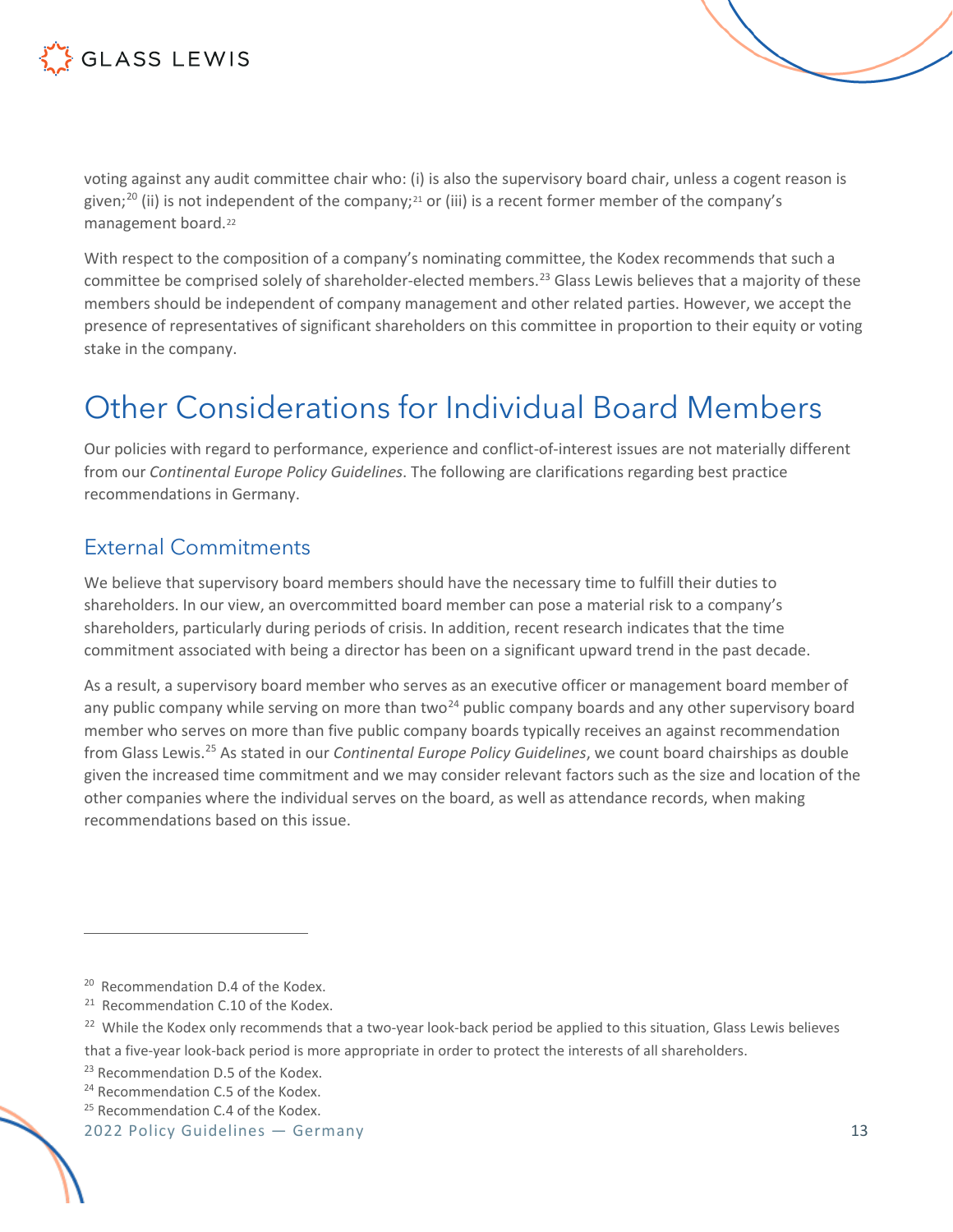### <span id="page-13-0"></span>Board Structure and Composition

Our policies with regard to board-level risk management, oversight and board diversity are not materially different from our *Continental Europe Policy Guidelines*. In deviation from our *Continental Europe Policy Guidelines*, we apply different standards for the election of former management board chairs to the supervisory board and board size.

### <span id="page-13-1"></span>Separation of the Roles of Management and Supervisory Boards

By law, members of the supervisory board cannot simultaneously serve as management board members, authorised representatives of the management board or company, or officers of the company, <sup>[26](#page-13-2)</sup> except for a one-year transitional period under extraordinary circumstances.[27](#page-13-3) Moreover, German law stipulates that former members of the management board may only serve as members of the supervisory board within two years after the end of their appointment if they are appointed by a motion presented by shareholders holding more than 25% of the voting rights in the company.[28](#page-13-4) Lastly, in accordance with best practice standards in Germany, no more than two former members of a company's management board should serve on the supervisory board.<sup>[29](#page-13-5)</sup>

Despite statements in German law and the Kodex cautioning against crossover between the management and supervisory boards, it was common practice until recently for German companies to appoint former management board members or executives to the role of supervisory board chair. Given that the purpose of the supervisory board is to provide oversight of the management board, $30$  we strongly believe that an independent chair can better oversee executives and set a pro-shareholder agenda without the management conflicts that a former CEO, executive, or management board member often faces. Such oversight allows for a more proactive and effective supervisory board that is better able to protect the interests of shareholders.

We do not recommend that shareholders vote against former CEOs, executives or management board members who serve on or chair the supervisory board, unless the board is not sufficiently independent. However, we typically apply extra scrutiny to former executives who are proposed as candidates for election to the supervisory board. In line with best practice standards in Germany, we will generally recommend voting against the election of a current or recent<sup>[31](#page-13-7)</sup> member of the management board to the supervisory board unless one of the following criteria are fulfilled: (i) the company states that the nominee will not serve as chair; or (ii) the company provides a compelling rationale for why the nominee's service as supervisory board chair will support

<span id="page-13-2"></span><sup>26</sup> Article 105(1) AktG.

<span id="page-13-3"></span> $27$  Article 105(2) AktG. During such a transitional period, individuals may not engage in supervisory board duties.

<span id="page-13-4"></span><sup>28</sup> Article 100(2.4) AktG.

<span id="page-13-5"></span><sup>&</sup>lt;sup>29</sup> Recommendation C.11 of the Kodex.

<span id="page-13-6"></span> $30$  Principle 6 of the Kodex. Pursuant to recommendation C.10 of the Kodex, the supervisory board chair should be independent from the company and its management board.

<span id="page-13-7"></span><sup>&</sup>lt;sup>31</sup> In line with the legal provisions, we will consider any individual serving on the management board within the past two years as "recent" in the context of this policy.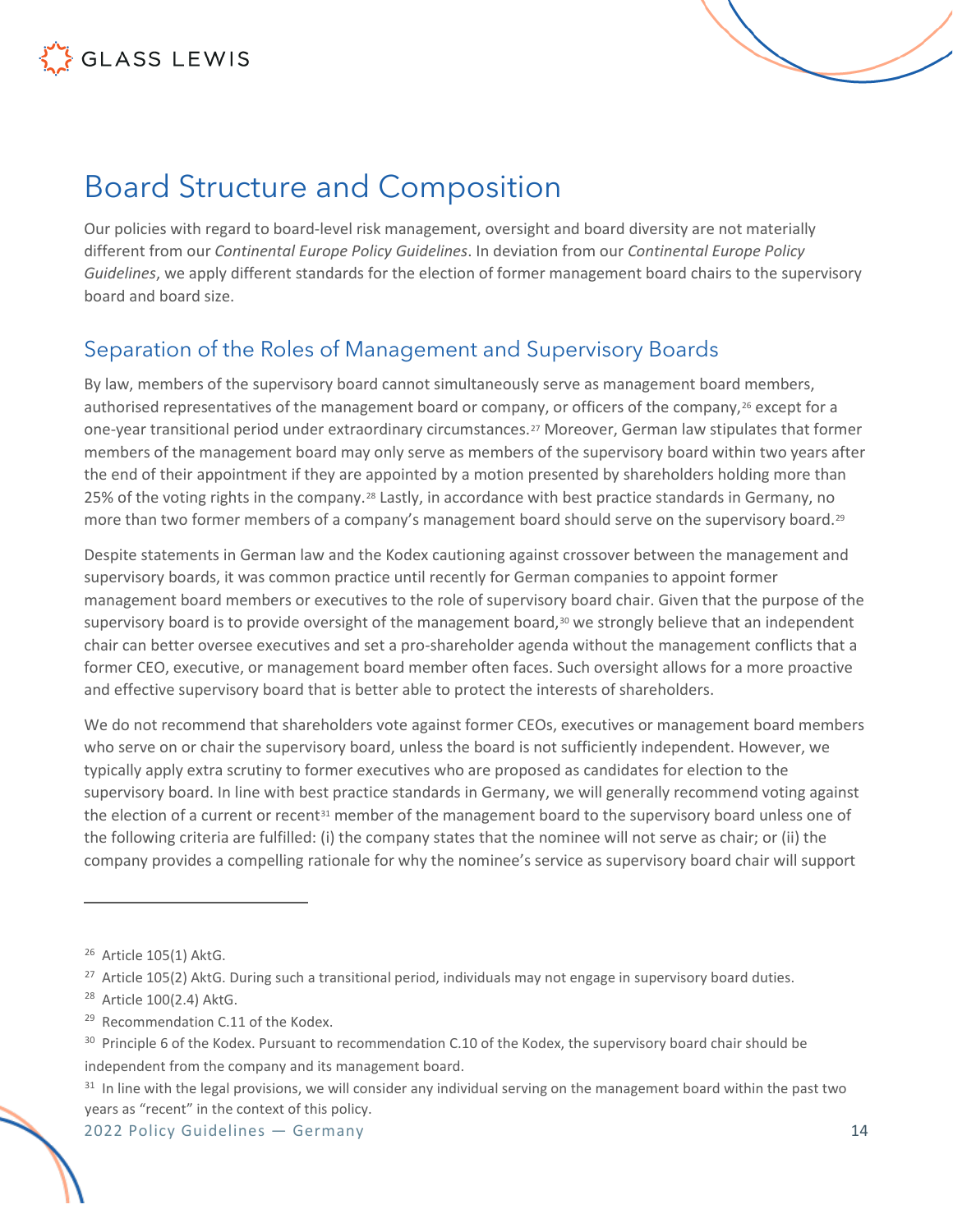shareholder value creation, and the board is otherwise sufficiently independent. We generally encourage our clients to support the appointment of an independent chair whenever that question is posed in a proxy.

### <span id="page-14-0"></span>Size of the Supervisory Board

While we do not believe there is a universally applicable optimum board size, we do believe boards should have at least six supervisory board members (or three supervisory board members in the event of small-cap companies) to ensure sufficient diversity in decision-making and to enable the formation of key board committees with independent supervisory board members. Under German law, the maximum supervisory board size is 21 members,<sup>[32](#page-14-2)</sup> which we believe to be reasonable.

### <span id="page-14-1"></span>Board Diversity

In line with our *Continental Europe Policy Guidelines,* we generally expect the supervisory boards of all main market, CDAX-listed German companies to not be solely composed of directors of the same gender. Further, we expect the supervisory boards of all DAX and MDAX companies to be composed of at least 30% of gender diverse directors<sup>[33](#page-14-3)</sup> by no later than the 2022 annual general meeting. Where a proposed board election does not align with these targets, we will generally recommend that shareholders vote against the chair of the nominating committee (or equivalent) or a new nominee to the board, as appropriate.

We will generally provide exceptions to these policies to boards consisting of four or fewer members where a company provides compelling disclosure as to why it has failed to ensure gender balance on the board. Further, we will take into account recent progress made to improve board diversity while maintaining the required balance of board skills and refreshment, when accompanied by a commitment to address the gender gap in upcoming election cycles.

#### Supervisory Board Gender Quota

Since January 1, 2016, German publicly-listed companies with 2,000 or more employees have been required to ensure that at least 30% of supervisory board seats are held by directors of each gender.[34](#page-14-4) Pursuant to the so-

<span id="page-14-2"></span><sup>&</sup>lt;sup>32</sup> Article 95 AktG stipulates that supervisory boards consist of between three and 21 supervisory board members, including employee representatives. The law further specifies the maximum number of supervisory board members allowable as follows: (i) a maximum of nine supervisory board members for a company with a nominal share capital of up to €1,500,000, (ii) a maximum of 15 supervisory board members for a company with a nominal share capital of up to €10,000,000, and (iii) a maximum of 21 supervisory board members for a company with a nominal share capital of more than €10,000,000.

<span id="page-14-3"></span><sup>&</sup>lt;sup>33</sup> Women, and directors that identify with a gender other than male or female.

<span id="page-14-4"></span><sup>&</sup>lt;sup>34</sup> Article 96(2) AktG.

<sup>2022</sup> Policy Guidelines — Germany 15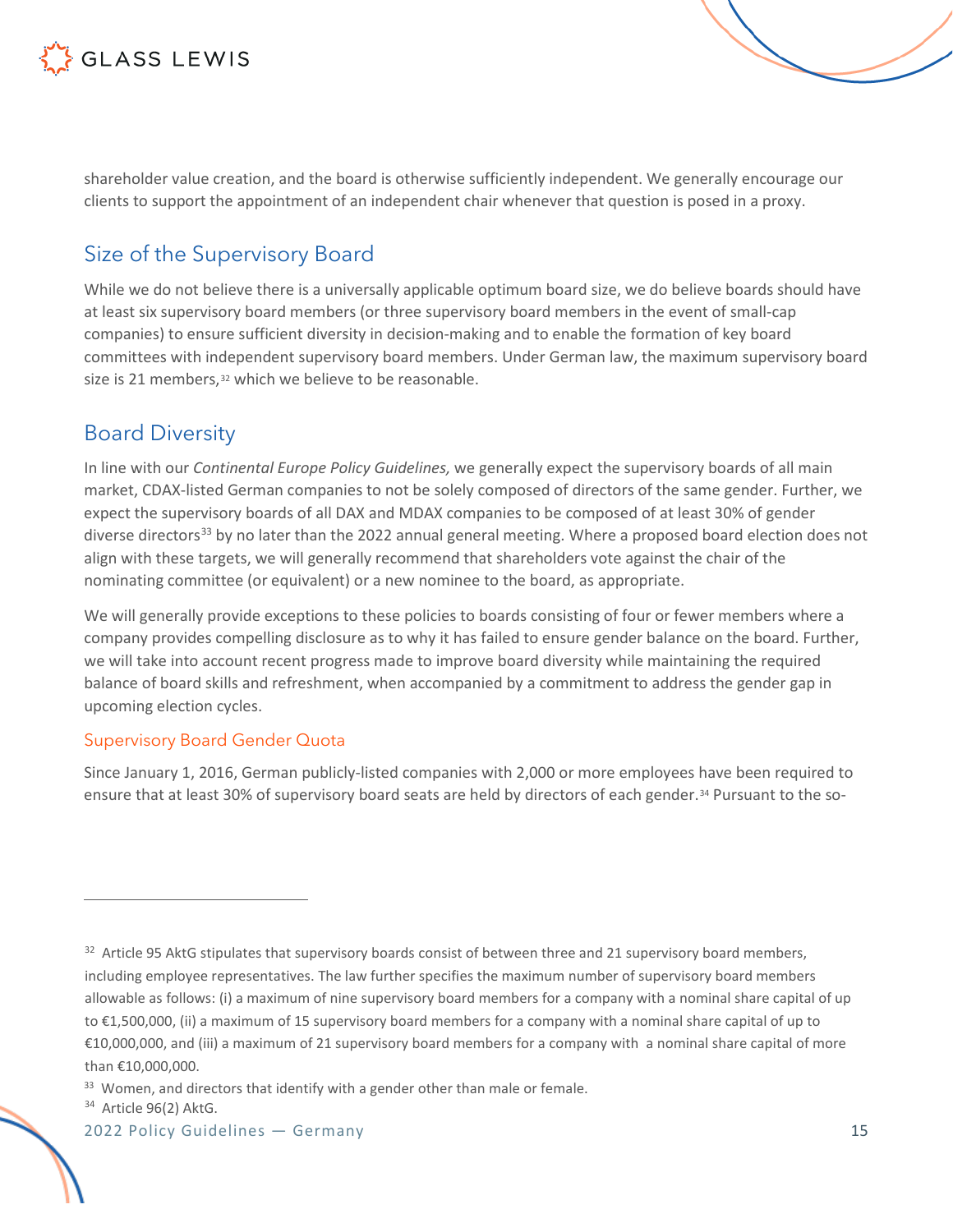

called "empty seat" provision, elections or appointments to the supervisory board that are not in compliance with this legislation will be legally invalid and the positions will remain vacant.<sup>[35](#page-15-0)</sup>

In principle, this quota is intended to apply to the composition of the supervisory board as a whole. However, the shareholder representatives and the employee representatives on a company's supervisory board are permitted to lodge an objection to this overall compliance provision in advance of an election, subsequent to a resolution adopted by the majority of either group.[36](#page-15-1) Should this occur, the shareholder representatives and employee representatives will be required to each meet the quota separately. When companies subject to this legislation are proposing elections to the supervisory board, they are required to disclose in the notice of meeting the minimum number of supervisory board seats that must be filled by directors of each gender in order to comply with the legislation as well as whether an objection has been lodged to meet separate quotas for shareholder and employee representatives.[37](#page-15-2)

Given the consequences of board seats initially remaining empty if companies subject to the 30% quota fail to comply with the legislation, Glass Lewis may recommend voting against the nominating committee chair if forthcoming elections appear to contravene the gender quota provisions and no compelling justification is provided.

#### Management Board Gender Quota

Following a revision of the law, from August 2022, German publicly-listed companies with 2,000 or more employees and with a management board comprising more than three members will be required to ensure the representation of at least one male and one female on the management board.<sup>[38](#page-15-3)</sup> Companies subject to this legislation are not required to immediately comply with the requirement; current ongoing management board mandates can be continued until their scheduled end.<sup>[39](#page-15-4)</sup>

#### Management and Supervisory Board Diversity Targets

The supervisory boards of German publicly-listed companies – regardless of size or employee headcount – are required to set target levels for the participation of women in both the supervisory board and management board. While companies are afforded a large degree of flexibility in setting these targets, they are prohibited from setting targets for the proportion of women on each board that are lower than the current composition unless women already account for at least 30% of the members of the respective board. Companies are required

<span id="page-15-0"></span><sup>35</sup> *Ibid.* "Fragen und Antworten zu dem Gesetz für die gleichberechtigte Teilhabe von Frauen und Männern an Führungspositionen in der Privatwirtschaft und im öffentlichen Dienst." Bundesministerium für Familie, Senioren, Frauen und Jugend. Empty seats due to non-compliance with the legislation are to be filled through a by-election or through an appointment by way of court order.

<span id="page-15-1"></span><sup>&</sup>lt;sup>36</sup> Article 96(2) AktG.

<span id="page-15-2"></span><sup>37</sup> Article 124(1.2) AktG.

<span id="page-15-3"></span><sup>&</sup>lt;sup>38</sup> Article 76(3a) AktG.

<span id="page-15-4"></span><sup>&</sup>lt;sup>39</sup> Article 26l of the Introductory Act to the Stock Corporations Act (Einführungsgesetz zum Aktiengesetz).

<sup>2022</sup> Policy Guidelines — Germany 16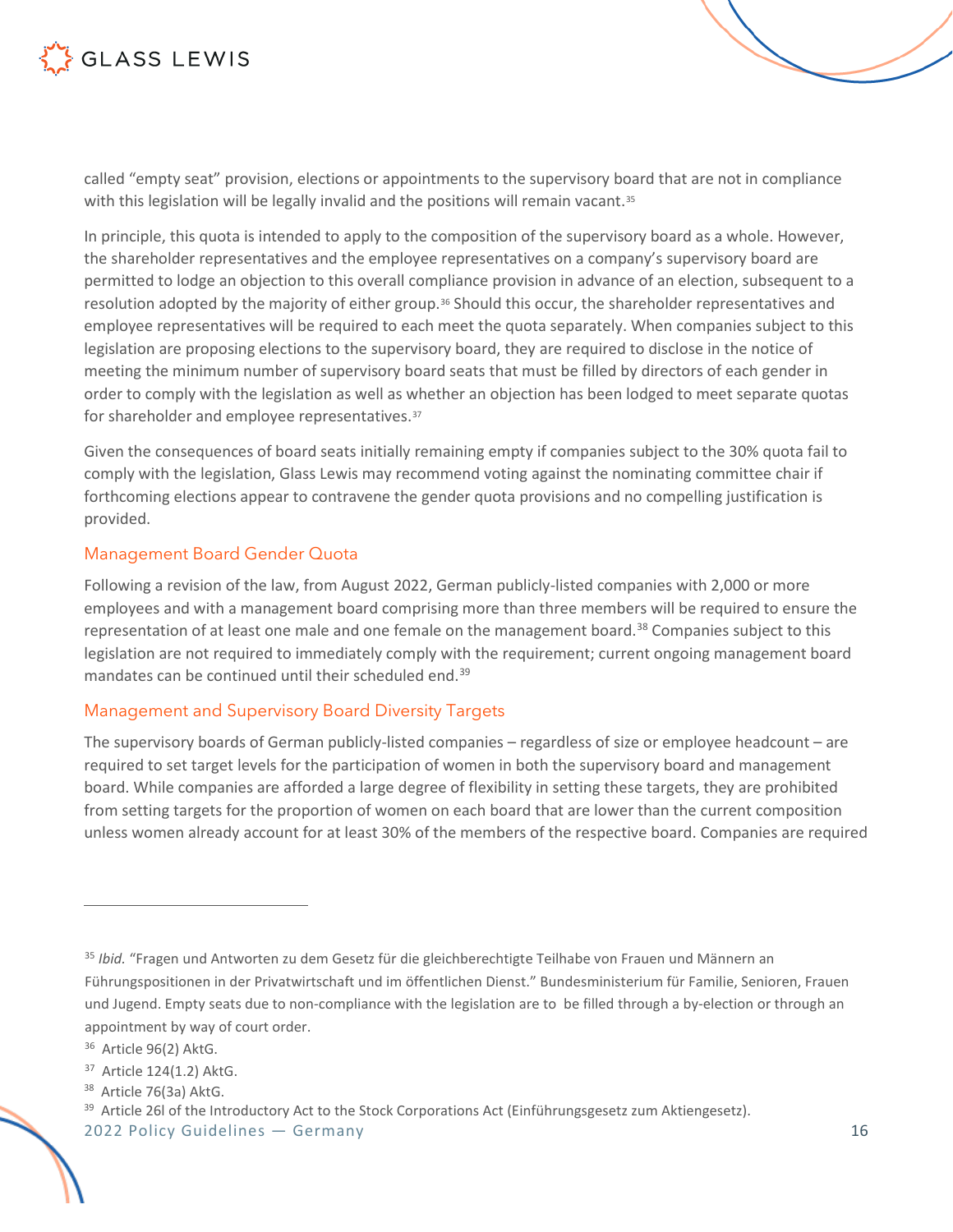

to report on the targets set on an annual basis and to disclose whether the targets were met.<sup>[40](#page-16-2)</sup> Since July 2021, companies that opt to set a target level of 0% for female representation for either board will be required to provide a rationale for this decision.<sup>41</sup>

We will evaluate the sufficiency of a company's disclosure on a case-by-case basis and, in the event that we find the disclosure particularly lacking, especially in cases where targets have not been met or are set at 0%, may recommend shareholders vote against the chair of the nominating committee (or equivalent) on this basis.

#### <span id="page-16-0"></span>Board-Level Oversight of Environmental & Social Risk

Glass Lewis believes that companies should ensure that boards maintain clear oversight of material risks to their operations, including those that are environmental and social in nature. Accordingly, for large-cap companies and in instances where we identify material oversight concerns, Glass Lewis will review a company's overall governance practices and identify which non-executive directors or supervisory board-level committees have been charged with oversight of environmental and/or social issues.

We will generally recommend voting against the governance committee chair (or equivalent) of companies listed on the DAX index that fail to provide explicit disclosure concerning the supervisory board's role in overseeing material environmental and social issues.

### <span id="page-16-1"></span>Supervisory Board Committees

German public companies are required to establish an audit committee and are recommended to establish a nominating committee.[42](#page-16-4) In Germany, planned amendments to the composition of key board committees are often not disclosed until after the supervisory board's initial meeting following the general meeting. Where the board has clearly disclosed its intentions with regard to post-AGM committee composition, we will take this into consideration in our analysis of the supervisory board.

Our policies with regard to committee performance are not materially different from our *Continental Europe Policy Guidelines*. In deviation from our *Continental Europe Policy Guidelines*, we make an exception in Germany for boards that do not form remuneration committees.

<span id="page-16-4"></span> $42$  Recommendations D.3 and D.5 of the Kodex and Article 107(4) AktG. Companies with supervisory boards consisting of three or fewer directors are not required to form a separate audit committee.

<span id="page-16-2"></span><sup>&</sup>lt;sup>40</sup> Article 111(5) AktG. Furthermore, pursuant to Article 76(4), the management boards of all German publicly-listed companies will be required to set target levels for the participation of women in the two tiers of management directly below the management board.

<span id="page-16-3"></span><sup>41</sup> *Ibid*.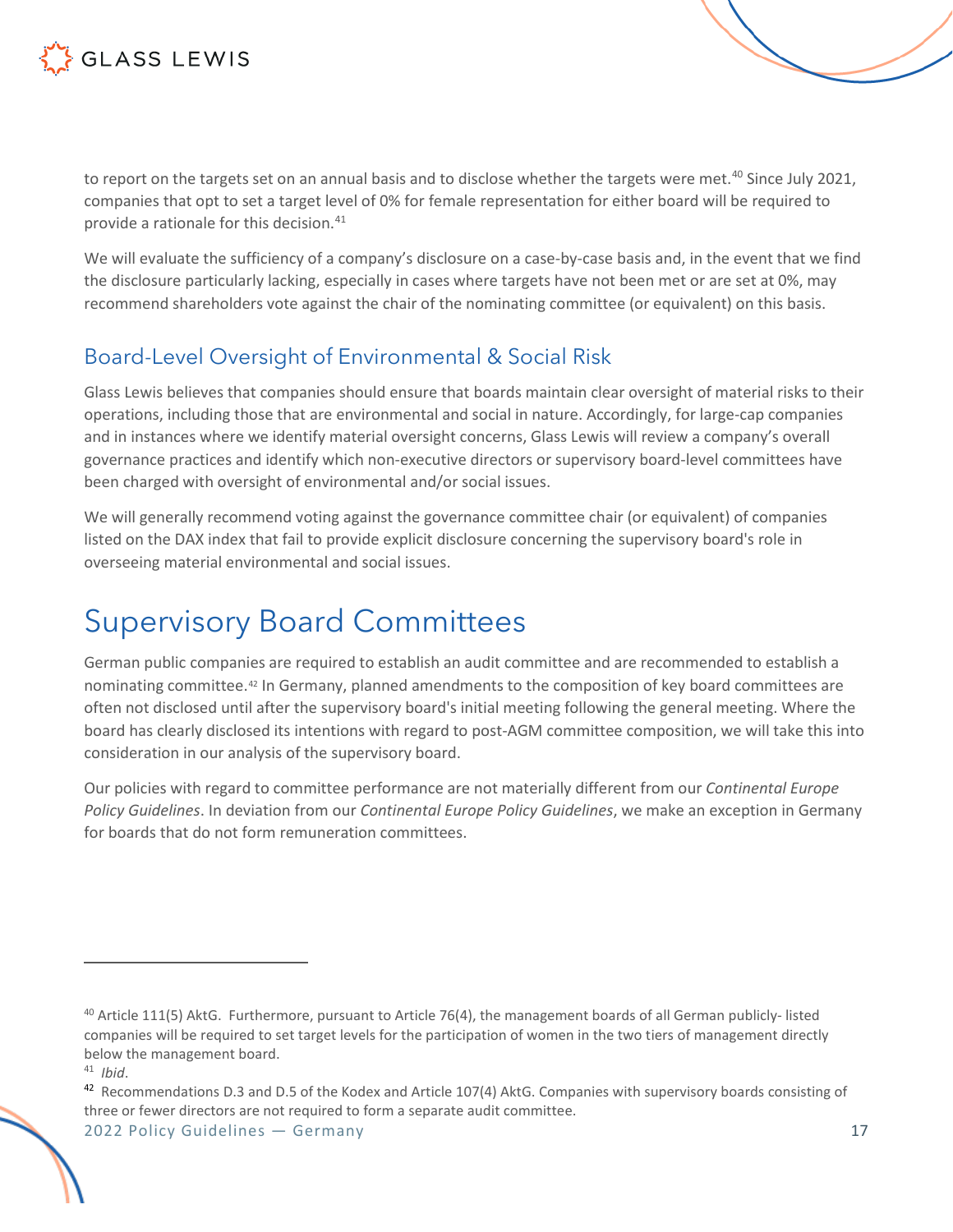

### <span id="page-17-0"></span>The Role of a Committee Chair

Glass Lewis believes that a designated committee chair maintains primary responsibility for the actions of his or her respective committee. As such, many of our committee-specific voting recommendations – as outlined in these guidelines and in further detail in our *Continental Europe Policy Guidelines* -- are against the applicable committee chair rather than the entire committee (depending on the seriousness of the issue). In cases where the committee chair is not up for election due to a staggered board, and where we have identified substantial or multiple concerns, we will generally recommend voting against a long-serving committee member that is up for election, on a case-by-case basis. In cases where we would ordinarily recommend voting against a committee chair but the chair is not specified, we apply the following general rules, which apply throughout our guidelines:

- If there is no committee chair, we recommend voting against the longest-serving committee member or, if the longest-serving committee member cannot be determined, the longest-serving board member serving on the committee (i.e. in either case, the "senior director"); and
- If there is no committee chair, but multiple senior directors serving on the committee, we recommend voting against both (or all) such senior directors.

#### <span id="page-17-1"></span>Audit Committee

For an audit committee to function effectively on investors' behalf, it must include members with sufficient knowledge to diligently carry out their responsibilities. We believe that companies should clearly outline the skills and experience of the members of the audit committee, and that shareholders should be wary of audit committees that include members that lack the requisite expertise.

The Kodex recommends that the audit committee chair should be independent from the company, its management and, if applicable, the controlling shareholder. In addition, the audit committee chair should not also chair the supervisory board and should have "specific knowledge and experience" of accounting principles and the internal control process.<sup>[43](#page-17-3)</sup> Further, it is required that at least one supervisory board member has expertise in financial accounting, and a separate supervisory board member has expertise in auditing.<sup>[44](#page-17-4)</sup> When we have been unable to determine the representation of financial accounting and auditing expertise on the audit committee, or the supervisory board as a whole, through the director biographies and disclosure provided by a company, we may recommend that shareholders vote against the re-election of the audit committee chair and/or other committee members standing for re-election.

#### <span id="page-17-2"></span>Remuneration Committee

While the formation of a remuneration committee is established market practice in Germany, we are mindful that the Kodex does not specifically recommend the formation of a remuneration committee and clarifies the

<span id="page-17-3"></span><sup>&</sup>lt;sup>43</sup> Recommendations C.10 and D.4 of the Kodex.

<span id="page-17-4"></span><sup>44</sup> Article 100(5) AktG.

<sup>2022</sup> Policy Guidelines — Germany 18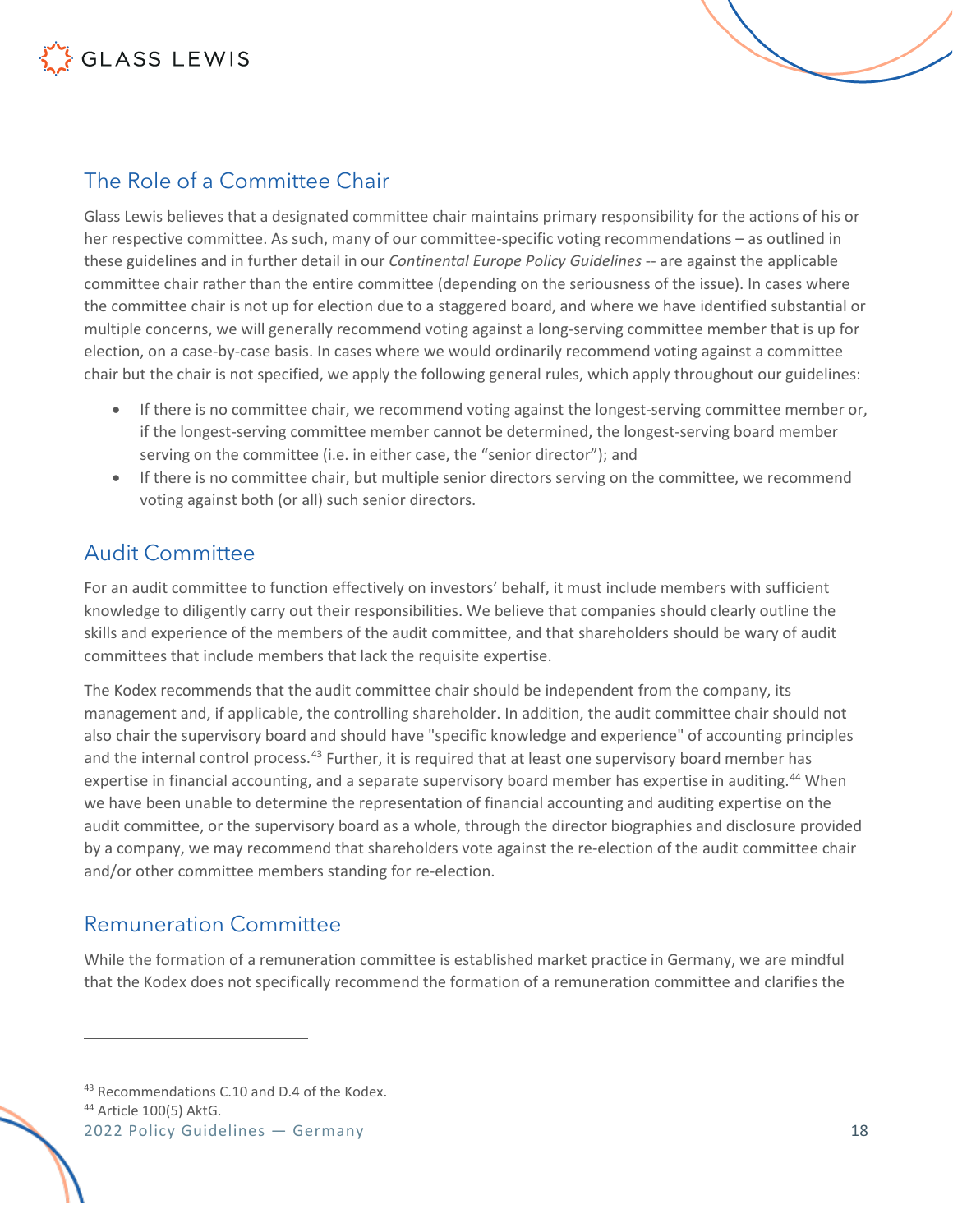

responsibility of the supervisory board as a whole for a company's remuneration practices.[45](#page-18-2) As such, when assessing the performance of the supervisory board with regard to remuneration policy oversight, a vote against the supervisory board chair may be merited due to failure to comply with best practice in Germany (please see "Management Board Remuneration" section). If, however, a company forms a remuneration committee that bears more responsibility for remuneration oversight than the supervisory board as a whole, we believe that a higher level of accountability for remuneration issues should be attributed to the remuneration committee chair.

### <span id="page-18-0"></span>Election Procedures

Our policies with regard to election procedures are not materially different from our *Continental Europe Policy Guidelines*. The following are clarifications regarding best practice recommendations in Germany.

### <span id="page-18-1"></span>Classified Supervisory Boards and Term Lengths

Under German law, supervisory board members may be elected for a maximum term of five years.[46](#page-18-3) German companies have historically broadly proposed the election of supervisory board members for the maximum term permissible under German law. Until 2008, the Kodex recommended that supervisory board elections be staggered so that some supervisory board members would stand for election at regular intervals. As a result, several companies continue to maintain staggered supervisory boards. However, a majority of companies propose all shareholder-elected supervisory board members to be appointed for equal and concurrent terms.

Glass Lewis believes that shareholder representatives on the supervisory board that are required to regularly stand for re-election are more accountable to the shareholders they represent. While we recognise historic market practice in Germany, we note that German companies are increasingly nominating supervisory board members for terms shorter than the legal maximum, with most DAX companies now proposing election terms of four years or fewer.

Given the evolution in local market practice, we generally believe that German companies should provide shareholders with compelling rationale when proposing the election or re-election of supervisory board members for five-year terms. Where a DAX company is proposing supervisory board elections for five-year terms without providing compelling rationale for doing so, we will generally recommend that shareholders vote

<span id="page-18-2"></span><sup>&</sup>lt;sup>45</sup> Recommendation C.10 of the Kodex acknowledges the fact that a number of German supervisory boards have established committees that addresses management board remuneration, and calls for the chair of such committees to be independent of the company and management. However, Principle 23 of the Kodex and Article 87 AktG clarify that the entire supervisory board is responsible for designing a clear and comprehensible management board remuneration system and determining the actual remuneration of each management board member.

<span id="page-18-3"></span><sup>&</sup>lt;sup>46</sup> Article 102(1) AktG. The maximum election term for supervisory board members may not exceed the general meeting that decides on the ratification of board acts for the fourth fiscal year following the year in which the appointment is made (in practice, generally the fifth annual meeting following the appointment).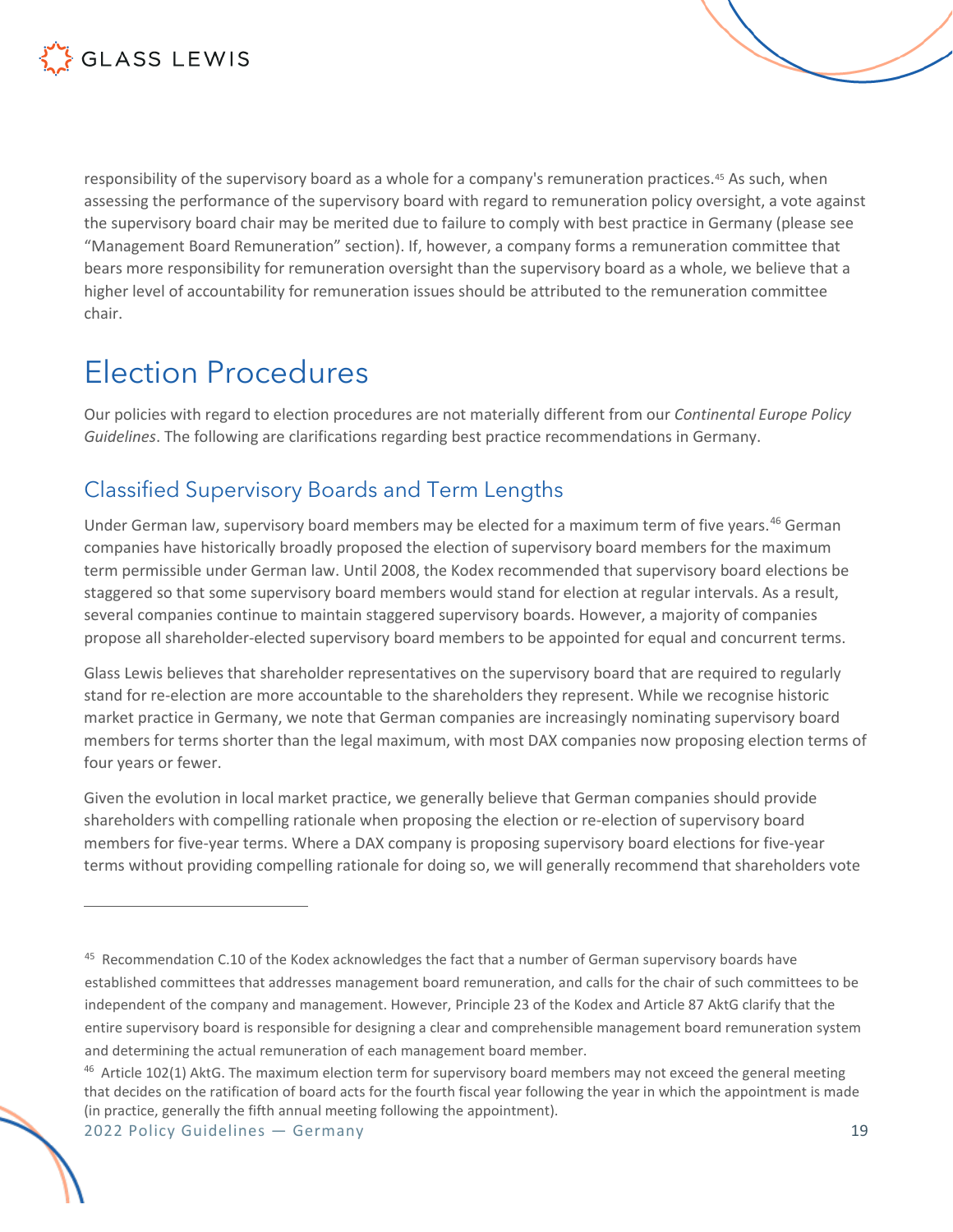

against the re-election of the nominating committee chair. Where an MDAX company is proposing the same without compelling rationale, we will note a concern and may recommend that shareholders vote against the reelection of the nominating committee chair should we have further concerns with the composition or performance of the nominating committee.

In line with our *Continental Europe Policy Guidelines*, when we have serious concerns regarding the actions of the supervisory board and none of its members is up for election, we may recommend that shareholders hold the board accountable through a vote against the ratification of supervisory board acts.

### <span id="page-19-0"></span>Election of Supervisory Board Members as a Slate

German companies are recommended to elect supervisory board members individually.<sup>48</sup> Given that most companies comply with this best practice, we recommend voting against any election that is clearly proposed as a slate.

### <span id="page-19-1"></span>Announcement of Supervisory Board Chair Candidate

In cases where the supervisory board chair is due to leave the board at an annual meeting, German companies will generally disclose which of the nominees or incumbent board members is to take over the supervisory board chair position.[47](#page-19-3)

However, where a candidate to take over this position has not been disclosed, we will analyse supervisory board nominees under the assumption that each nominee is a potential candidate for the supervisory board chair position. This may, in particular, affect our analysis and recommendations of nominees that held a recent position on the Company's management board or who have a number of additional commitments at other publicly-listed companies. As such, in cases where a former executive of a company is being proposed for election to the supervisory board, we believe that shareholders can reasonably expect clear disclosure from the supervisory board regarding this individual's intended role on the board.

## <span id="page-19-2"></span>Partnership Limited by Shares (Kommanditgellschaft auf Aktien, or KGaA)

Under German law, a publicly-traded company may be both a limited partnership and a stock corporation. This unique hybrid company structure, the *Kommanditgesellschaft auf Aktien*, or KGaA, is utilised infrequently in comparison with the more common German public stock corporation (Aktiengesellschaft, or AG) structure. In general, Glass Lewis believes that the KGaA company form is not conducive to promoting accountability to

<span id="page-19-3"></span><sup>&</sup>lt;sup>47</sup> Article 5.4.3 of the 2017 version of the Kodex recommended that "candidates for the Supervisory Board Chair shall be announced to shareholders". However, the 2019 version of the Kodex no longer contains a comparable recommendation.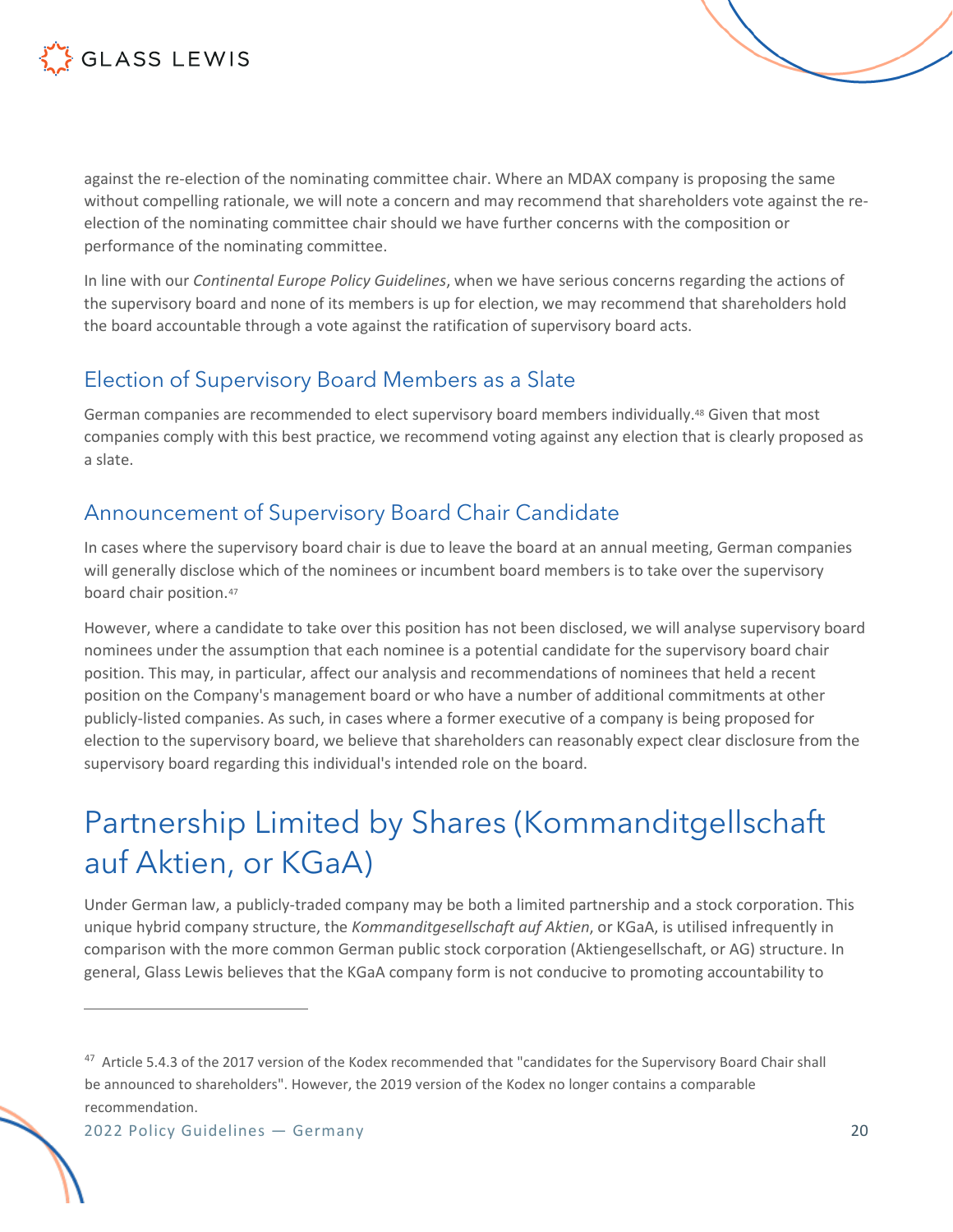

shareholders or best practices for corporate governance. The structure of a KGaA creates the possibility for management, through the limited partnership, to exercise disproportionate control over a company's governance structure. Specifically, the supervisory board of a KGaA does not have the power to hire or fire management, in contrast with the supervisory board of an AG. The supervisory board's role at a KGaA is to consult with management on issues related to shareholders' interests. Given the substantially reduced supervisory board authority under the KGaA company form, Glass Lewis generally does not support proposals to transform a company from an AG, or other comparable legal form, to a KGaA.

Notwithstanding our unfavourable view of the KGaA from a shareholder rights' perspective, we believe that most shareholders of a KGaA both understand and accept that the structure's legal form of company differs from that of an AG, or any comparable legal form. As such, we will not apply the same independence standards to the supervisory board or committees of a KGaA that we apply to companies incorporated in a more typical stock corporation form, such as an AG. Given the varying capital structure possibilities of a KGaA, we approach each KGaA on a case-by-case basis. However, we generally believe that the supervisory board of a KGaA should reflect the company's shareholder structure. In addition, we note that the supervisory board of a KGaA is not responsible for oversight of the company's financial reporting,<sup>[48](#page-20-1)</sup> thereby rendering the formation of an audit committee less relevant. As such, we will exempt companies incorporated in the form of a KGaA from the requirement that they form an audit committee of the supervisory board if the company has an adequately independent committee responsible for overseeing the audit of the company's financial statements within another governing body of the company. If a KGaA chooses to form an audit committee of the supervisory board, we will evaluate its composition based on the responsibilities assigned to the committee.

## <span id="page-20-0"></span>Supervisory Board Composition and Candidate Disclosure

Historically, the disclosure of information regarding the composition of the supervisory board and the background of its members and nominees has been less thorough in Germany than in other major European markets.

However, several amendments to the Kodex in February 2017 sought to address this situation. In particular, recommendations were introduced that shareholders be provided with current and detailed curriculum vitae for all incumbent and proposed supervisory board members as well as information on which supervisory board members are deemed to be independent.[49](#page-20-2) Furthermore, the supervisory board is recommended to prepare a

<span id="page-20-1"></span><sup>48</sup> Article 286(1) AktG.

<span id="page-20-2"></span><sup>49</sup> Recommendation C.1 of the Kodex.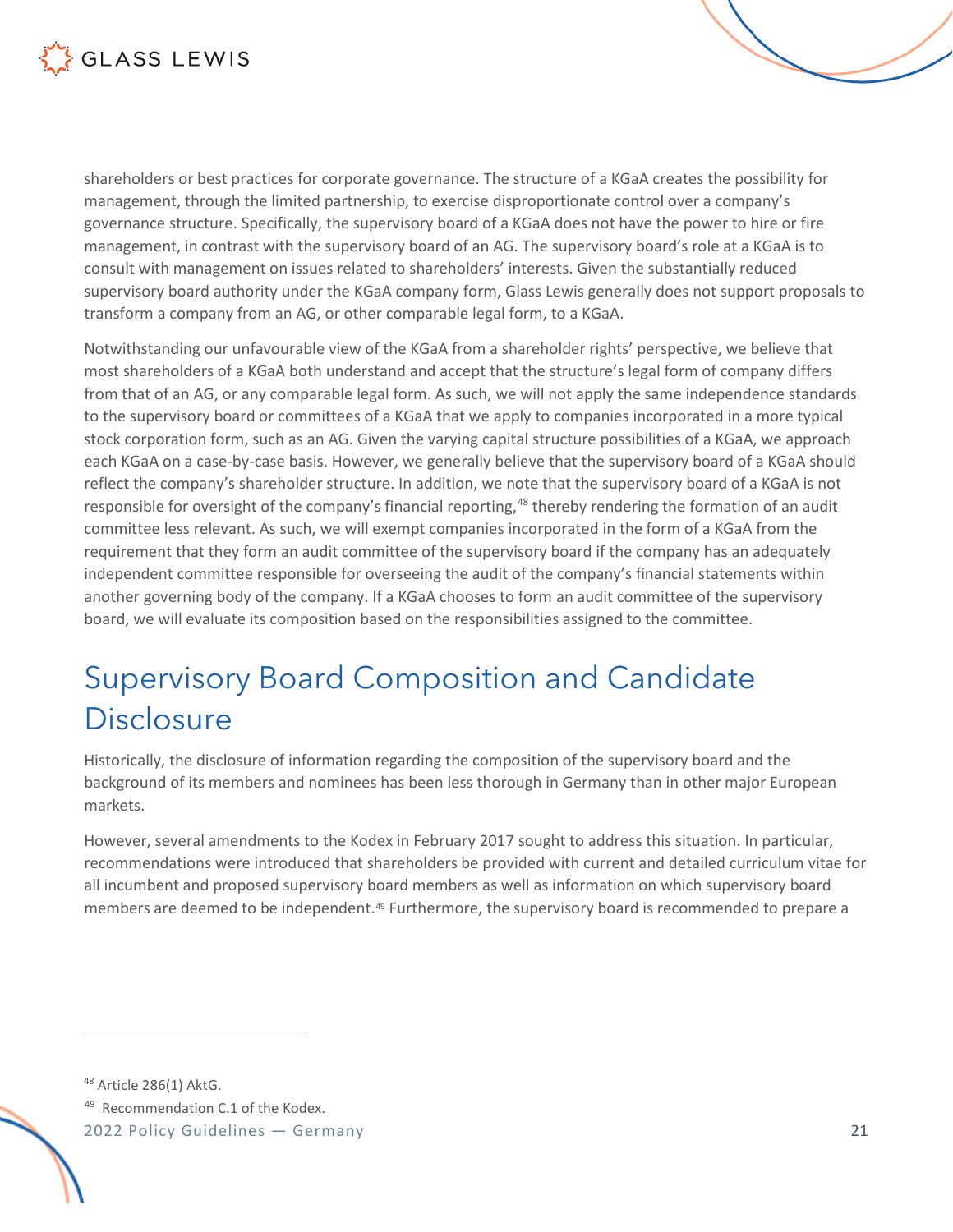profile of skills and expertise (*Kompetenzprofil*) for the entire board, which should be taken into account in board election proposals.<sup>[50](#page-21-0)</sup>

Given the substantial improvements to the information provided around supervisory board elections in Germany, we may consider recommending against the reelection of the nominating committee chair in cases where there are supervisory board elections and shareholders have not been provided with meaningful information on the supervisory board's skills and expertise profile and an independence classification of incumbent supervisory board members.<sup>[51](#page-21-1)</sup>

We may also recommend that shareholders vote against the reelection of the nominating committee chair if disclosure of the backgrounds and relevant qualifications of incumbent and proposed supervisory board members is substantially below best practice. This shall apply in particular in cases where the board fails to maintain current and detailed curriculum vitae of its incumbent and proposed members, or fails to disclose personal and business relationships between board candidates and a company's corporate bodies and/or shareholders with a material interest.[52](#page-21-2)

We will provide an explicit assessment of skills and experience of shareholder representatives and nominees to the supervisory board for DAX 40 companies with board elections. The purpose of this assessment is to provide further insight into the board refreshment process and allow for a more in-depth assessment of the composition of the supervisory board. While no specific voting recommendation policies are linked to the outcome of this assessment, we may utilise potential skills gaps to underline specific concerns with board or company performance and to assist case-by-case decisions when applying supervisory board election policies.

<span id="page-21-0"></span><sup>50</sup> *Ibid*. The Kodex recommends that the implementation status of the profile of skills and expertise be published in the Corporate Governance Statement.

<span id="page-21-1"></span> $51$  This policy will generally be applied to constituents of the DAX, MDAX, and SDAX indices only. For boards without a nominating committee, we will generally attribute accountability to the supervisory board chair or the chair of an additional board committee which appears to hold a substantial level of responsibility for the composition of the board.

<span id="page-21-2"></span><sup>&</sup>lt;sup>52</sup> Recommendation C.13 of the Kodex recommends the disclosure of personal and business relationships of every candidate with the company, the governing bodies of the corporation and any shareholders with a direct or indirect stake of more than 10% of a company's voting rights.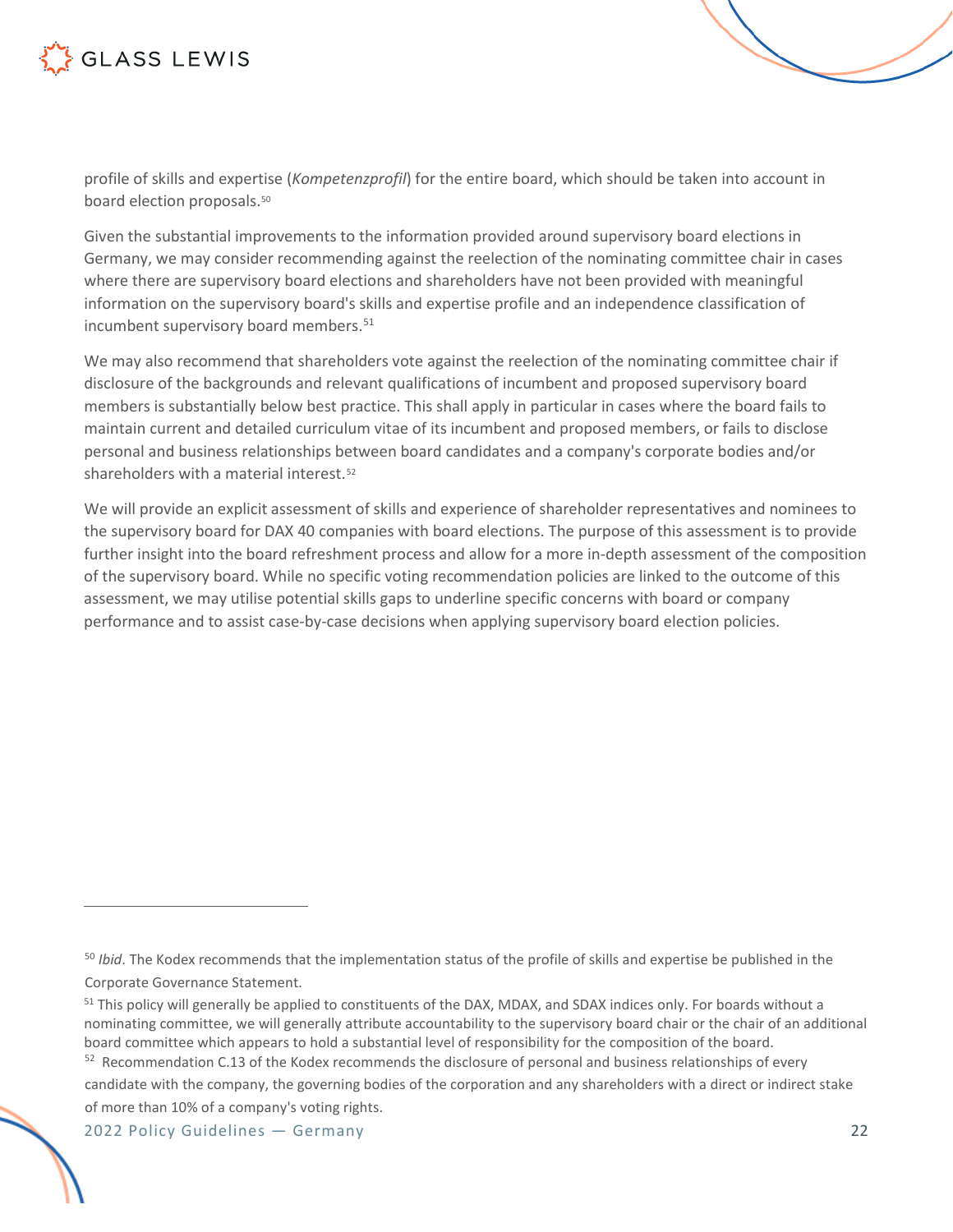# <span id="page-22-0"></span>Transparency and Integrity in Financial Reporting

In Germany, shareholders are presented with the audited financial statements for the past fiscal year and are asked to vote on the appointment of the statutory auditor and the allocation of profits on an annual basis.<sup>[53](#page-22-3)</sup> While we have outlined the principle characteristics of these types of proposals that we encounter in Germany below, our policies regarding these issues are not materially different from our *Continental Europe Policy Guidelines*.

### <span id="page-22-1"></span>Accounts and Reports

In Germany, a company's audited consolidated and non-consolidated financial statements must be approved by the supervisory board and subsequently presented to the management board within two months of the receipt of the independent auditor's report.<sup>[54](#page-22-4)</sup> Following approval by the management and supervisory boards, the audited financial statements are presented to shareholders at the annual meeting, which must be held within eight months of the close of the fiscal year.[55](#page-22-5) However, shareholders will be asked to approve the submitted financial statements under the following three circumstances: (i) when the management and supervisory boards cannot agree on the approval of the financial statements; (ii) when the management and supervisory boards decide, for any reason, that the annual meeting will have the final authority to approve the financial statements;<sup>[56](#page-22-6)</sup> or (iii) if the company's legal form is a partnership limited by shares (KGaA).<sup>[57](#page-22-7)</sup>

# <span id="page-22-2"></span>Allocation of Profits/Dividends

In accordance with German law, companies may choose to allocate their profits to one or more of the following categories, subject to shareholder approval: (i) a dividend paid to shareholders; (ii) revenue reserves; (iii) retained earnings; or (iv) unappropriated net profits.[58](#page-22-8) In any case, not more than half of a company's annual profits may be allocated to revenue reserves without explicit shareholder approval.<sup>[59](#page-22-9)</sup> Additionally, a German company's articles may contain provisions that allow management to make an advance dividend payment based

- <span id="page-22-5"></span>55 Article 175(1) AktG.
- <span id="page-22-6"></span><sup>56</sup> Articles 172 and 173(1) AktG.

- <span id="page-22-8"></span>58 Article 170(2) AktG.
- <span id="page-22-9"></span><sup>59</sup> Article 58(2) AktG.

<span id="page-22-3"></span><sup>53</sup> Article 119 AktG.

<span id="page-22-4"></span><sup>54</sup> Article 171 AktG.

<span id="page-22-7"></span><sup>57</sup> Article 286(1) AktG.

<sup>2022</sup> Policy Guidelines — Germany 23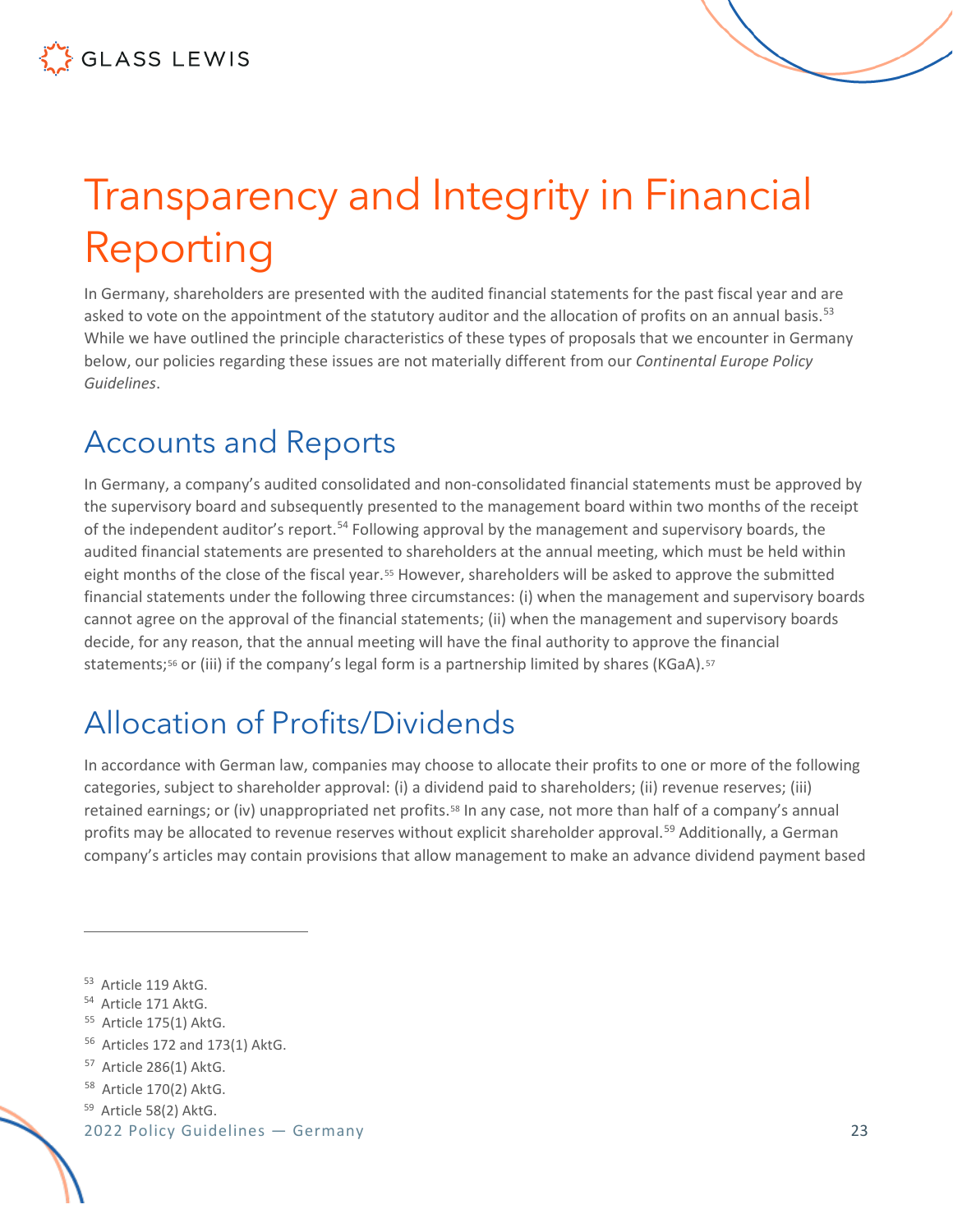

on annual financial statements, up to half of the Company's reported net profits, with the approval of the supervisory board.<sup>[60](#page-23-1)</sup>

# <span id="page-23-0"></span>The Link Between Pay and Performance

Since July 31, 2009, the German Stock Corporations Act (AktG) had allowed for the possibility of non-binding advisory votes on management board remuneration, although no mandatory requirement existed. Following the implementation of Shareholder Rights Directive II (SRD II) into German law, finalised on December 12, 2019, and the entry into force of the revised Kodex, companies will be mandated to seek shareholder approval of the remuneration policy at least every four years (or upon implementation of material amendments) and of the remuneration report every year. Both votes will be advisory;<sup>61</sup> however, should the remuneration policy not receive the support of a majority of votes cast, companies are required to review the policy and present it for another shareholder vote at the following annual meeting at the latest.<sup>[62](#page-23-3)</sup> The vote on the remuneration policy became mandatory in 2021, while the vote on the remuneration report is mandatory from 2022.<sup>[63](#page-23-4)</sup>

The remuneration policy and report must cover remuneration arrangements for both executive and nonexecutive directors. While companies may present a single remuneration policy vote to the general meeting, we generally believe that providing separate proposals for approval of the remuneration policy for the management board and for the supervisory board allows for a more meaningful vote. Where a company seeks approval of the policies in a single proposal and we have identified substantial concerns with the proposed remuneration policy for either the management board or the supervisory board, we will generally recommend that shareholders vote against the proposal.

Given the recent implementation of the revised Kodex, Glass Lewis does not expect companies to amend existing management board members' contracts to immediately implement the new recommendations. While a uniform implementation of such requirements into the contracts of all active management board members would improve transparency, we believe a gradual implementation upon renewal of each contract to be reasonable. In this case, however, we will expect companies to disclose: (i) which recommendations were implemented; (ii) which were not implemented and why; and (iii) any future commitments in this regard.

In addition, shareholders of German companies are regularly asked to approve changes to supervisory board fee policies and equity remuneration plans for employees. Our policies regarding these matters do not differ materially from our *Continental Europe Policy Guidelines*.

<span id="page-23-4"></span> $63$  Article 2(1-2) of Gesetz zur Umsetzung der zweiten Aktionärsrechterichtlinie (Act on the Implementation of SRD II).

<span id="page-23-1"></span><sup>60</sup> Article 59 AktG.

<span id="page-23-2"></span> $61$  Articles 9(1)3 and 120a(1, 4) AktG. Principle 23 of the Kodex. Pursuant to Article 120a(5) of the AktG, small- and mediumsize companies as defined by §267(1-2) of the German Commercial Code may opt to present the remuneration report to the general meeting as discussion item, rather than voting item.

<span id="page-23-3"></span><sup>62</sup> Article 120a(3) AktG.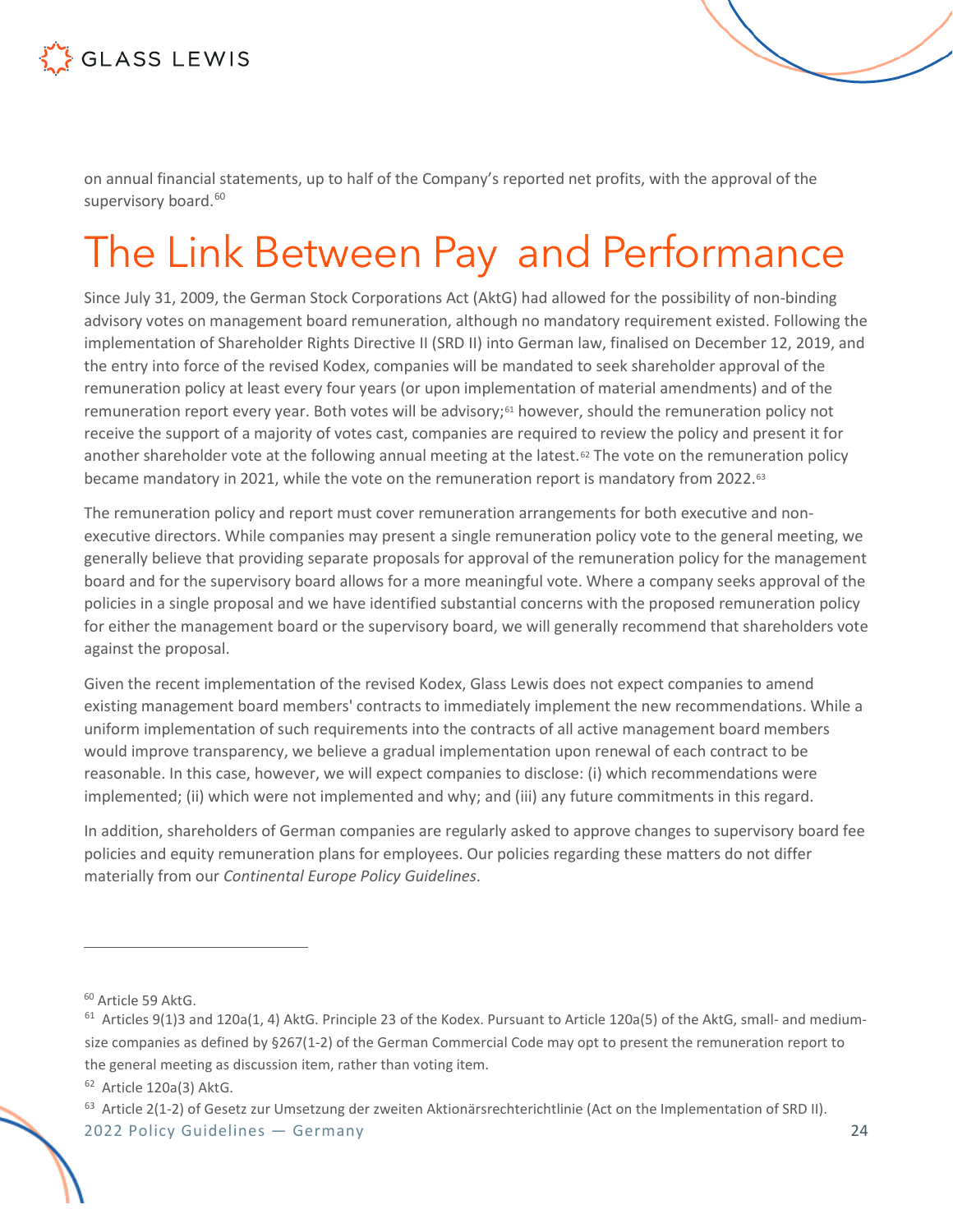

Our policies regarding the terms of an executive pay system and report do not differ materially from our *Continental Europe Policy Guidelines*. However, we do account for a company's compliance with legal requirements and best practice in Germany, as described below, when evaluating these proposals.

## <span id="page-24-0"></span>Management Board Remuneration Policy

Glass Lewis's analysis and recommendation of a remuneration policy proposal are focused on the structure of the pay package, as detailed in our *Continental Europe Policy Guidelines*. Furthermore, when assessing a remuneration structure, its disclosure and any related amendments, we will focus our recommendation on the overall effect of structural changes, as well as on any improvement or deterioration in disclosure, taking into consideration the general "direction of travel" in the proposed policy.

Some of the issues we will consider when analysing remuneration policies that may contribute to a negative recommendation are as follows:

- Variable remuneration components are not based on the achievement of operating and strategic performance targets, which may be financial and non-financial in nature, as well as company-wide or individual, as defined by the supervisory board in the remuneration policy;<sup>64</sup>
- Financial and non-financial performance criteria, the selection process and vesting mechanisms thereof, are not sufficiently disclosed;<sup>[65](#page-24-2)</sup>
- The remuneration policy is not suitably linked to the company's strategic priorities and oriented to longterm performance and sustainability;<sup>66</sup>
- According to the targeted pay mix, the relative weight of fixed and short-term remuneration elements significantly exceeds the weight of long-term variable elements and no compelling rationale is provided for such imbalance;<sup>[67](#page-24-4)</sup>
- The maximum payout opportunity for each management board member is not adequately disclosed;<sup>[68](#page-24-5)</sup>
- The supervisory board does not retain discretion to reduce, withhold or reclaim management board members' remuneration to account for extraordinary developments;<sup>[69](#page-24-6)</sup>
- The supervisory board retains discretion to allocate extraordinary awards outside the regular incentive plans and outside the deviations allowed by law to safeguard the long-term wellbeing of the company;<sup>[70](#page-24-7)</sup>

<span id="page-24-1"></span><sup>&</sup>lt;sup>64</sup> Recommendations G.1 and G.7 of the Kodex.

<span id="page-24-2"></span><sup>65</sup> Article 87a(4) AktG.

<span id="page-24-3"></span> $66$  Article 87a(1) AktG and Recommendation G.6 of the Kodex. Additionally, in July 2018 a group of German Corporate Governance experts published "Guidelines for Sustainable Management Board Remuneration Systems", highlighting the importance of linking executive pay to long-term sustainability.

<span id="page-24-4"></span><sup>67</sup> Recommendation G.6 of the Kodex.

<span id="page-24-5"></span><sup>68</sup> Article 87a(1) AktG and Recommendation G.1 of the Kodex.

<span id="page-24-6"></span><sup>&</sup>lt;sup>69</sup> Recommendation G.11 of the Kodex.

<span id="page-24-7"></span><sup>70</sup> Article 87a(2) AktG.

<sup>2022</sup> Policy Guidelines — Germany 25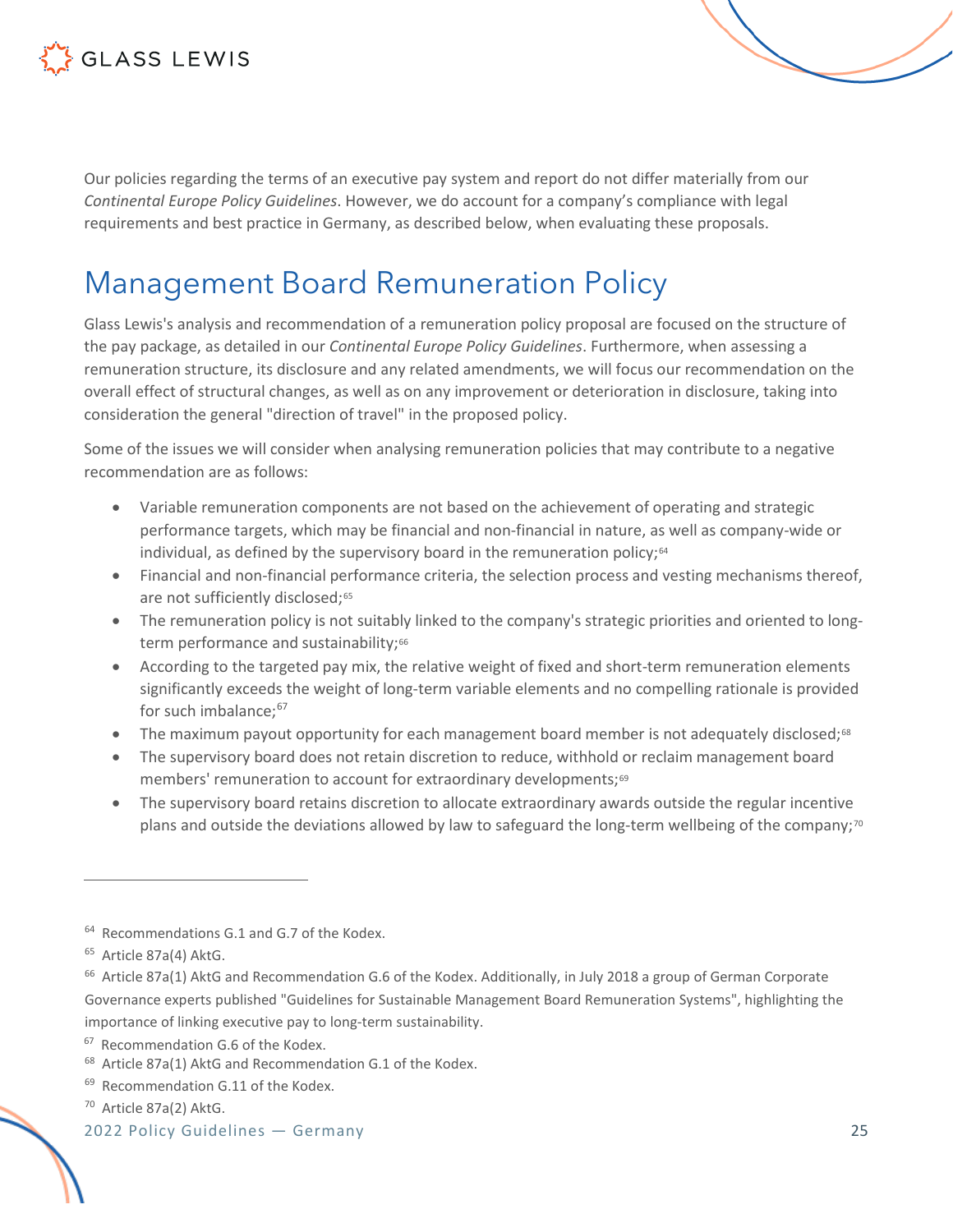- The remuneration policy does not include disclosure detailing the terms of any deferral periods, recovery provisions, vesting restrictions on share-based awards, annual pension contributions, severance agreements and treatment of outstanding long-term awards upon termination; $71$
- Substantial increases in target and/or maximum pay opportunity are attributed solely to benchmarking exercises without further discussion or rationale;<sup>[72](#page-25-2)</sup>
- The remuneration policy does not include disclosure detailing how the system was amended and how shareholder feedback on the system was taken into account;<sup>[73](#page-25-3)</sup> and
- The remuneration policy does not include disclosure detailing how the remuneration of the company's wider workforce was taken into consideration when setting the levels of management board members' pay.[74](#page-25-4)

## <span id="page-25-0"></span>Management Board Remuneration Report

Glass Lewis's analysis and recommendation of a remuneration report proposal are focused on the implementation of the remuneration structure during the preceding fiscal year and on the disclosure thereof, as detailed in our *Continental Europe Policy Guidelines*. Additionally, according to German law, a remuneration report must be clear and understandable, and include the remuneration granted and paid during the past fiscal year to each current and former member of the supervisory board and management board of the company and its subsidiaries.[75](#page-25-5)

Some of the issues we will consider when analysing remuneration reports that may contribute to a negative recommendation are as follows:

- The remuneration report does not contain clear disclosure detailing how target, maximum and actual remuneration amounts for each management board member were determined;<sup>[76](#page-25-6)</sup>
- The remuneration report does not contain disclosure detailing the relative weight of each component of the pay package<sup>[77](#page-25-7)</sup> and how each component supports the company's strategy and long-term development;<sup>[78](#page-25-8)</sup>

<span id="page-25-2"></span>72 Recommendations G.2 and G.3 of the Kodex.

- <span id="page-25-5"></span> $75$  Articles 87a(1) and 162(1) AktG, Article 285(9) HGB, and Principle 23 of the Kodex. Prior to the revision of the AktG, companies were permitted to seek shareholder approval to omit individual disclosure of management board members' remuneration; this is no longer permissible.
- <span id="page-25-6"></span><sup>76</sup> Article 162(1) AktG and Recommendation G.1 of the Kodex.
- <span id="page-25-7"></span>77 Articles 87a(1) and 162(1) AktG and Recommendation G.1 of the Kodex.
- <span id="page-25-8"></span>78 Article 162(1) AktG and Principle 23 of the Kodex.

<span id="page-25-1"></span><sup>71</sup> Article 87a (5-8) AktG.

<span id="page-25-3"></span><sup>73</sup> Article 87a(11) AktG.

<span id="page-25-4"></span> $74$  Article 87a(9) AktG and Recommendation G.4 of the Kodex.

<sup>2022</sup> Policy Guidelines — Germany 26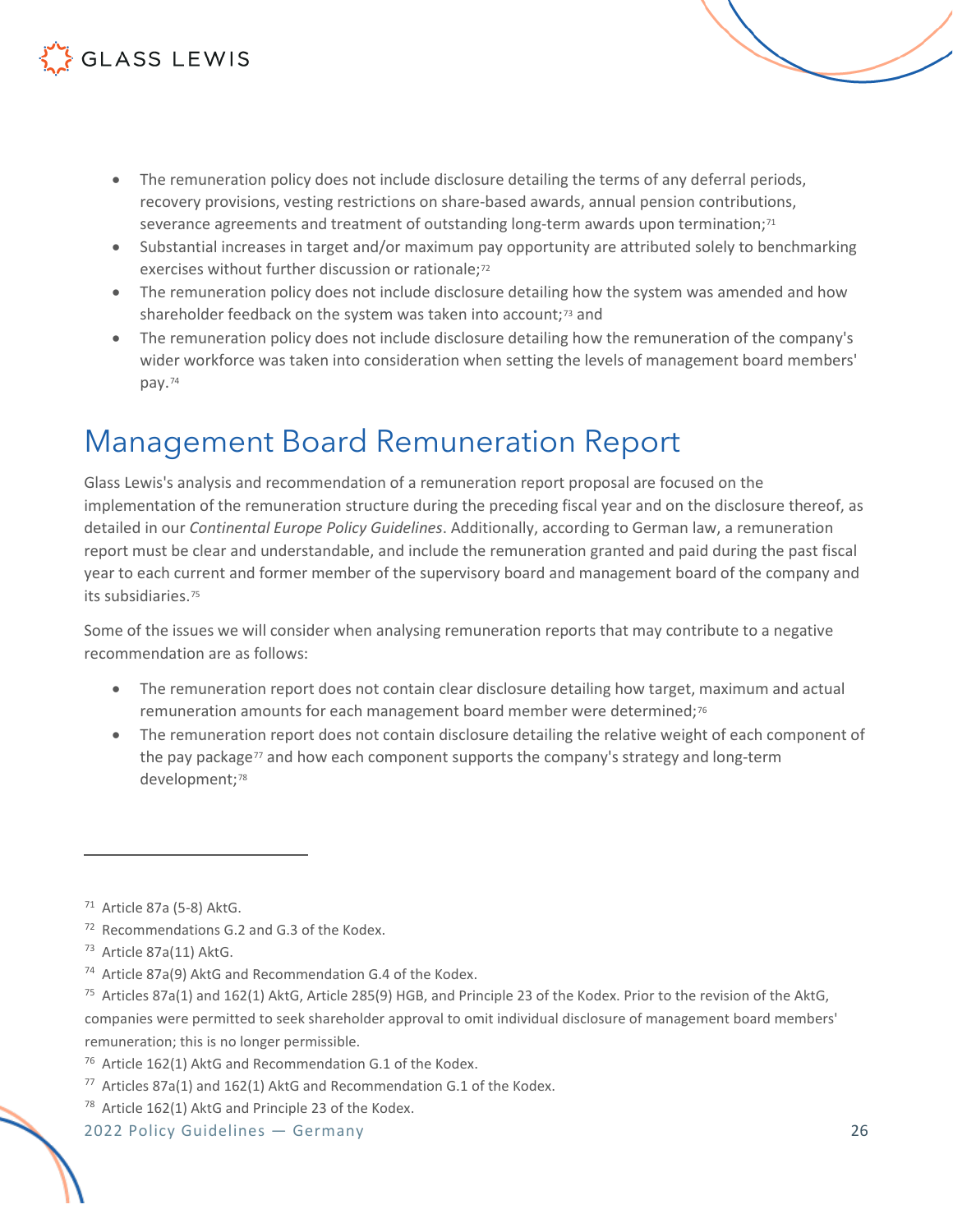- The relationship between granted and vested remuneration, the underlying levels of target performance achievement and the final size of vested awards are not comprehensible;[79](#page-26-0)
- Performance goals were lowered during the performance period; $80$
- The supervisory board approves excessive and/or egregious termination payments, i.e. severance payments exceeding two years of total annual remuneration or large severance payments which fall within the aforementioned limit but are accompanied by full vesting of outstanding long-term awards and/or other compounding concerns (e.g. material reservations regarding a company's executive succession planning);
- The remuneration report does not include a five-year comparison of annual remuneration for the highest paid management board member, company performance and average full-time equivalent employee pay;<sup>[81](#page-26-2)</sup>
- The remuneration report does not include disclosure detailing any deviations from the management board remuneration policy resolved on by the supervisory board during the preceding fiscal year, including an explanation of why said deviations were deemed necessary.<sup>[82](#page-26-3)</sup>

The former version of the Kodex provided two templates for the disclosure of individual management board members' annual granted and allocated remuneration, broken down by element and minimum, target and maximum value of awards granted in the relevant fiscal year. This recommendation was removed from the new version of the Kodex; at the same time, the revised Stock Corporations Act does not include alternative disclosure requirements in this regard. Absent an alternative recommended method, we expect companies to continue to disclose management board remuneration using the Kodex model tables.

With regard to allocated remuneration, we recognise variable pay entitlements for a fiscal year are often finalised after the end of the reporting period and companies may opt to disclose awards paid out -- rather than earned -- in the reporting year. Nonetheless, we believe the disclosure of amounts earned better aligns with international best practice and fosters comparability with a company's international industry peers, while also allowing for a more meaningful assessment of the link between pay and performance in the year under review. Where it is not possible to calculate the value of earned awards, we believe that shareholders can reasonably expect companies to disclose an estimate alongside a commitment to disclose any departure from the estimated amount in the following year. Should a board decide to omit disclosure of awards earned in favour of awards paid during the year, we would expect the company to explicitly address this issue and explain why it has omitted such disclosure, while also providing information on the estimated target achievement level of said awards.

Further, in light of local and European best practice, we expect companies to explicitly address any feedback received from shareholders in their remuneration report should a say-on-pay proposal at the previous annual meeting receive significant opposition. In line with our Continental Europe guidelines, we will generally consider

<span id="page-26-3"></span><sup>82</sup> Article 162(1) AktG.

<span id="page-26-0"></span><sup>&</sup>lt;sup>79</sup> Recommendations G.1 and G.9 of the Kodex.

<span id="page-26-1"></span><sup>80</sup> Recommendation G.8 of the Kodex.

<span id="page-26-2"></span><sup>81</sup> Article 162(2) AktG.

<sup>2022</sup> Policy Guidelines — Germany 27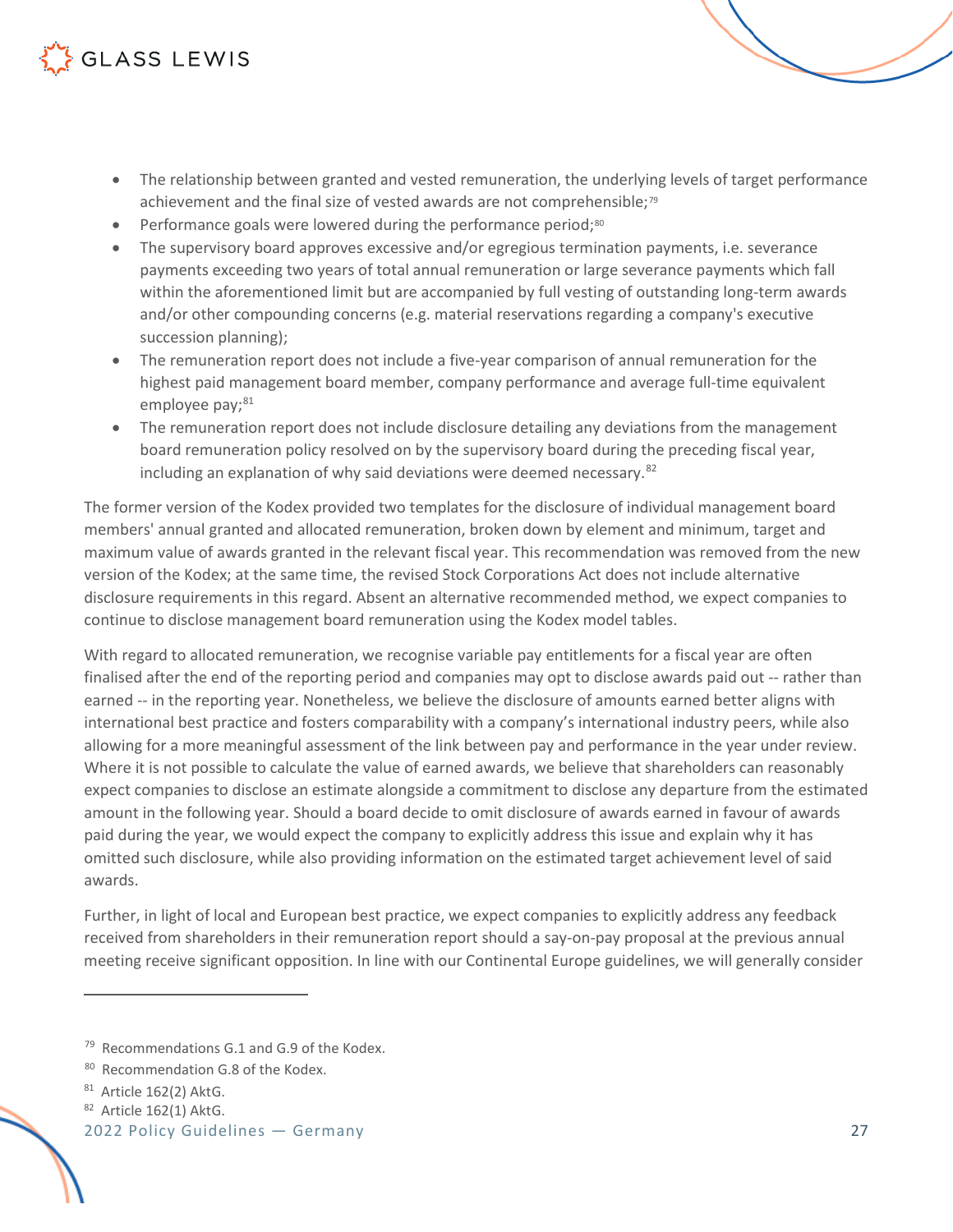

an against vote greater than 20% of votes cast to be significant, while taking into account the ownership structure and any mitigating circumstances around the specific vote when making this determination.

## <span id="page-27-0"></span>Supervisory Board Remuneration

As with the management board remuneration policy, German companies are required to seek shareholder approval of the remuneration policy for the supervisory board at least every four years or whenever material amendments are made. In addition, companies are required to seek annual shareholder approval of the remuneration report, comprising information on supervisory board remuneration.<sup>[83](#page-27-1)</sup> Both votes are of an advisory nature. Prior to the transposition of SRD II, German companies were required to either seek annual approval of the fees to be paid to supervisory board members, or to include the remuneration policy for supervisory board members in their articles of association and seek shareholder approval for any changes. Most German companies continue to include the remuneration policy for supervisory board members in their articles of association. Given the new legal requirement for shareholder approval of the supervisory board remuneration policy, Glass Lewis will generally recommend supporting proposals to remove the supervisory board remuneration policy from a company's articles of association.

The Kodex recommends that supervisory board members should receive fixed remuneration only, but that if performance-related remuneration is granted, it shall be geared to the long-term development of the company.[84](#page-27-2) Further, the European Commission cautions that significant additional remuneration, particularly in the form of participation in a share option or any other performance-related pay scheme, is capable of compromising the independence of non-executive directors.<sup>[85](#page-27-3)</sup>

Our policies regarding the terms of supervisory board remuneration proposals do not differ materially from our *Continental Europe Policy Guidelines*. While we generally believe that shareholders are best served when supervisory board members receive fixed remuneration only, in line with market practice in Germany and the recommendations of the Kodex,[86](#page-27-4) we may accept limited performance-based awards, so long as such awards are based on clearly-defined, multi-year performance criteria and geared toward the long-term sustainable development of the company.

<span id="page-27-1"></span><sup>83</sup> Article 113 AktG. Exceptions apply to companies not part of the regulated market.

<span id="page-27-2"></span><sup>84</sup> Recommendation G.18 of the Kodex.

<span id="page-27-3"></span><sup>85</sup> European Commission Recommendation 2005/162/EC.

<span id="page-27-4"></span><sup>86</sup> *Ibid.*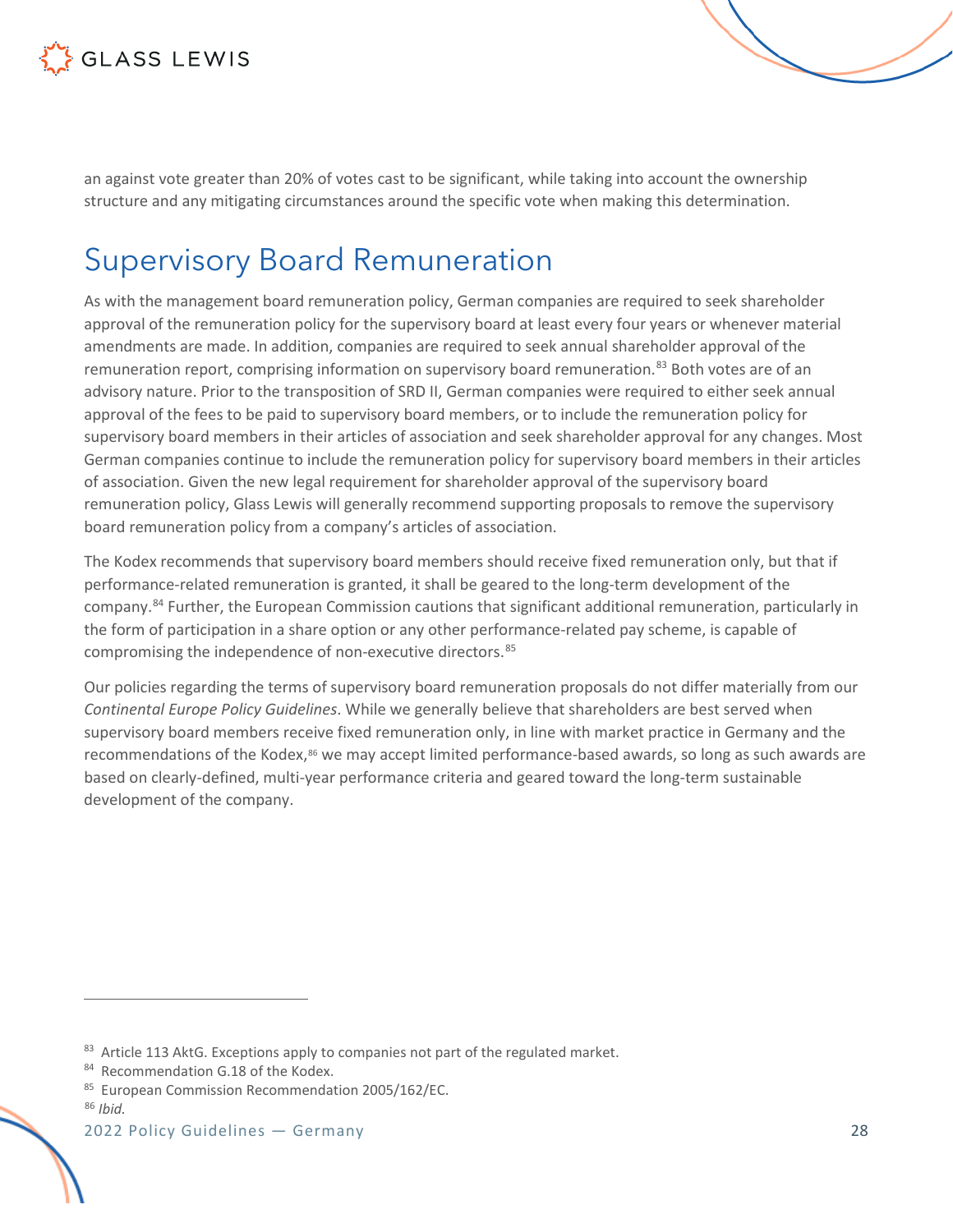

# <span id="page-28-0"></span>Governance Structure and the Shareholder Franchise

In Germany, shareholders are asked to approve proposals regarding a company's governance structure, as well as the ratification of management and supervisory board acts and amendments to the articles of association. While we have outlined the principle characteristics of these types of proposals that we encounter in Germany below, our policies regarding these issues are not materially different from our *Continental Europe Policy Guidelines*.

## <span id="page-28-1"></span>Ratification of Supervisory & Management Board Acts

For up to eight months after the end of a fiscal year, German companies may request that shareholders discharge the members of the supervisory board and/or management board from any and all of their actions during the past fiscal year. Shareholders holding at least 10% of a company's share capital, or shares with an aggregate nominal value of at least €1 million, may request that individual members of the supervisory or management boards be discharged separately.[87](#page-28-2)

In Germany, ratifying the acts of the management and supervisory boards is primarily a vote of confidence and does not release its members from liability for their actions; directors may still be held liable for any tortious or negligent act committed in the performance of their duties. In accordance with best practice in Germany, we believe the ratification of management and supervisory board acts should be presented as a separate voting item for each individual board member in cases where there are known shareholder concerns regarding a board or individual's performance during the past fiscal year. In cases where we would have recommended that shareholders vote against the ratification of an individual board member, but shareholders are only provided with the opportunity to ratify the board as a whole, we will generally recommend that shareholders oppose ratification for the entire board.

In cases where we believe that ongoing investigations or proceedings may cast significant doubt on the performance of the management or supervisory board in the past fiscal year, but that the potential outcome of such investigations or proceedings is unclear at the time of convocation of the general meeting, we believe that companies should propose that a decision on ratification be postponed until a future general meeting. If shareholders are not provided with this opportunity, we will generally recommend that shareholders abstain from voting on such ratification proposals; in cases where abstain votes are neither counted as valid votes cast nor displayed in the minutes of general meetings, we will generally recommend that shareholders vote against ratification proposals under the aforementioned circumstances.

<span id="page-28-2"></span>2022 Policy Guidelines — Germany 29 87 Article 120(1) AktG.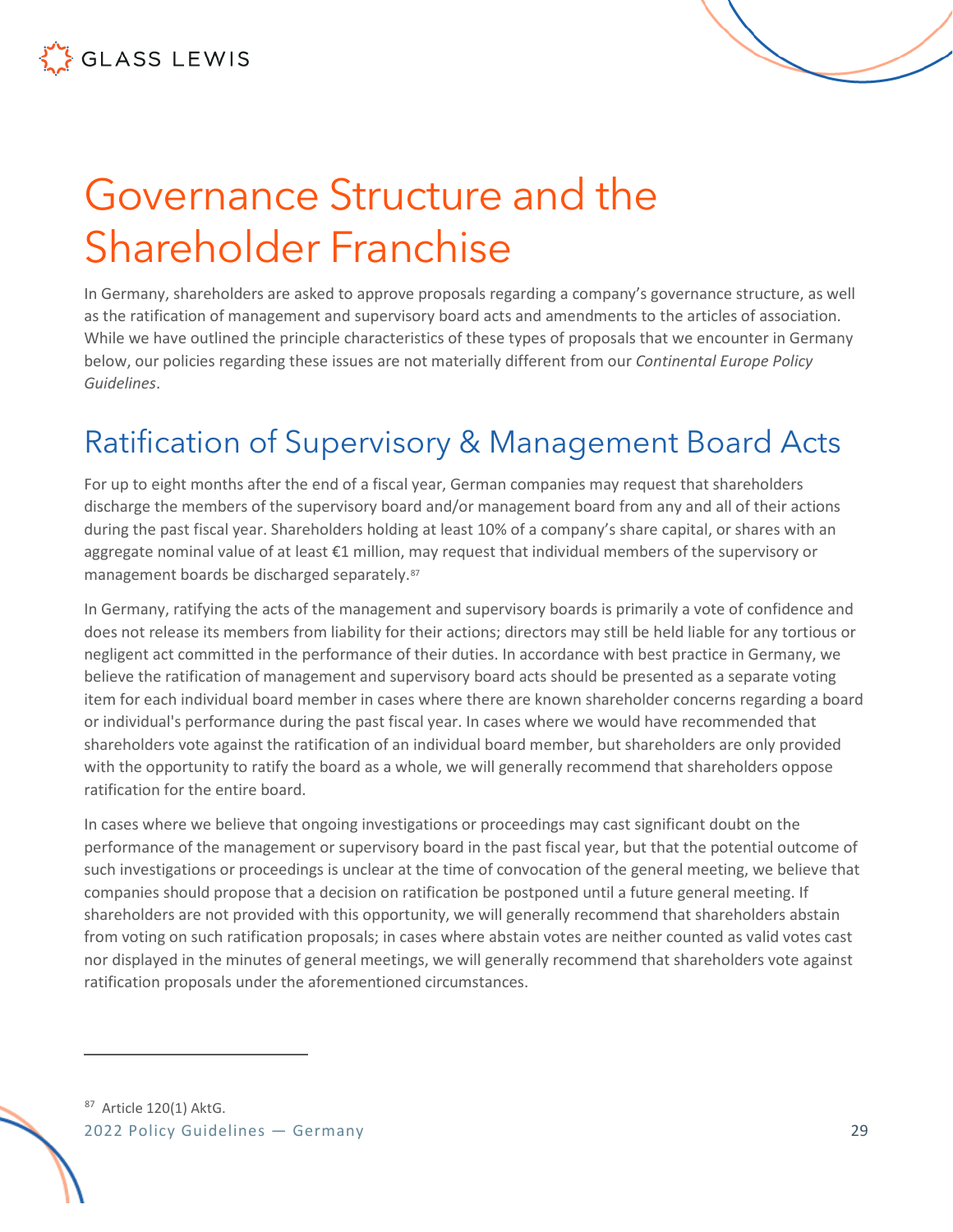

Absent compelling evidence that the management and supervisory board has failed to satisfactorily perform its duty to shareholders in the past fiscal year, we generally recommend that shareholders approve ratification proposals.<sup>[88](#page-29-2)</sup>

### <span id="page-29-0"></span>Ownership Reporting Requirements

German law requires that any shareholder whose percentage ownership of outstanding shares or voting rights in a company rises above or falls below the thresholds of 3%, 5%, 10%, 15%, 20%, 25%, 30%, 50%, or 75% disclose their shareholdings within four trading days of the acquisition or sale.<sup>[89](#page-29-3)</sup> The management board is then required to disclose this information to shareholders.

In addition, shareholders who cross the 10% ownership threshold are required to disclose the following information within 20 trading days of the acquisition:<sup>[90](#page-29-4)</sup> (i) whether the acquisition was motivated by a trading profit goal or a strategic investment decision; (ii) whether the shareholder intends to acquire further voting rights in the next 12 months; (iii) whether the shareholder intends to influence the composition of the company's board or management; and (iv) the shareholder's intentions with regard to the company's capital structure, financing and dividend policy. In addition, the shareholder must reveal the source of his or her financing for the acquisition, especially whether the acquisition was financed through debt or equity. Lastly, the shareholder must update the company if any of the four aforementioned intentions change, for as long as the shareholder maintains ownership of at least 10% of the voting rights. The company, in turn, is required to make all of the aforementioned information public.

#### <span id="page-29-1"></span>Exemptions from Ownership Reporting Requirements

In accordance with German law, companies may request an exemption $91$  from the increased reporting requirements mentioned above for shareholders who cross the 10% ownership threshold. In general, we believe that exempting certain companies from market-wide disclosure requirements may disadvantage shareholders of the companies that seek such exemptions. We are especially concerned that seeking an exemption from required reporting standards may create the opportunity for management and/or major shareholders to act in their own interests to the exclusion of the interests of minority shareholders. As such, we will generally not support proposals seeking an exemption from reporting requirements, unless management provides a specific and justifiable reason and the exemption will not harm minority shareholders' interests.

<span id="page-29-2"></span><sup>88</sup> Recommendations on the ratification of management and supervisory board acts are taken on a case-by-case basis. The general conditions for recommendation against such proposals are detailed in our *Continental Europe Policy Guidelines*.

<span id="page-29-3"></span> $89$  Article 33(1) of the German Securities Trading Act (Gesetz über den Wertpapierhandel or WpHG).

<span id="page-29-4"></span><sup>90</sup> Article 43(1) WpHG.

<span id="page-29-5"></span><sup>91</sup> Article 43(3) WpHG allows companies to seek an exemption through an amendment to the articles of association approved by shareholders.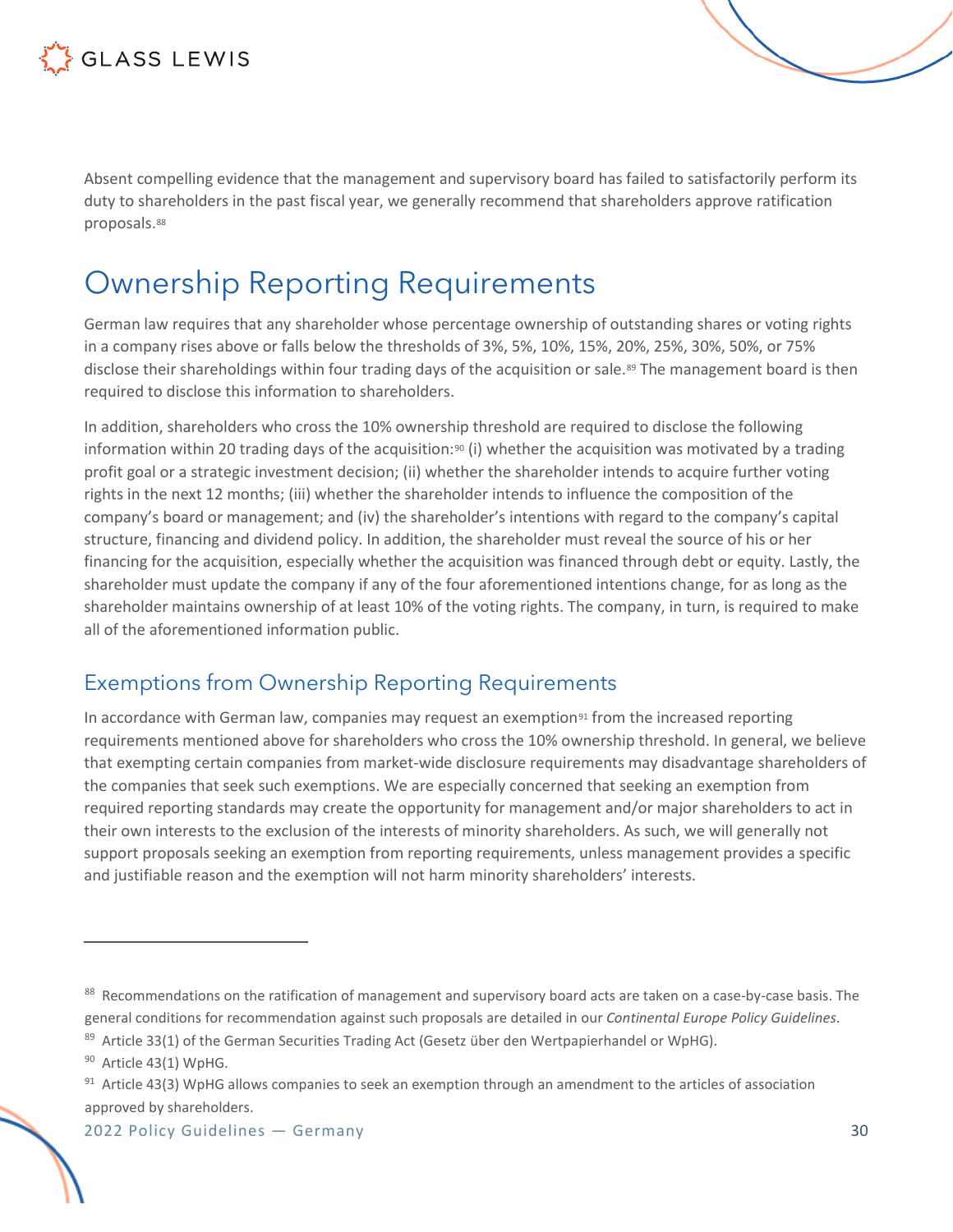### <span id="page-30-0"></span>Restrictions on Share Registration

Under certain conditions, German companies may impose registration restrictions on shareholders who own shares through an intermediary. Companies may seek shareholder approval to amend the articles of association in order to implement one of the following restrictions:<sup>[92](#page-30-2)</sup> (i) an absolute cap on the number of shares that may be entered into the share register under the name of a deposit institution that is not the direct beneficial owner of the shares; (ii) an absolute cap on voting rights assigned to shares registered in the name of a deposit institution; (iii) a duty to disclose specified identifying information for beneficial owners that exceed a certain threshold; or (iv) a suspension of voting rights for shareholders who do not comply with a company's disclosure requirements. In our view, shareholders should have the right to vote in direct proportion to their holdings. While we believe that shareholders should fully disclose their holdings in accordance with the law, we do not support restricting shareholders' voting rights beyond what is required by law. As such, we will not support proposals that seek to restrict shareholders' voting rights in any way.

### <span id="page-30-1"></span>Supermajority Vote Requirements

<span id="page-30-2"></span>German law requires the support of a supermajority of votes cast on certain voting decisions at shareholder meetings in order for the motion to be passed; however, we will generally recommend voting against any proposal that extends this supermajority requirement to decisions not stipulated by law, except where the relevant provision is designed to protect minority shareholders. German companies can generally establish a lower threshold in their articles of association than is required by law to approve certain voting items. In cases where a company seeks to abolish supermajority voting requirements we will evaluate such proposals on a caseby-case basis. In certain instances, amendments to voting requirements may have a deleterious effect on shareholders rights where a company has a large or controlling shareholder. We will consider a broad range of factors including the company's shareholder structure; quorum requirements; impending transactions involving the company or a major shareholder — and any internal conflicts within the company.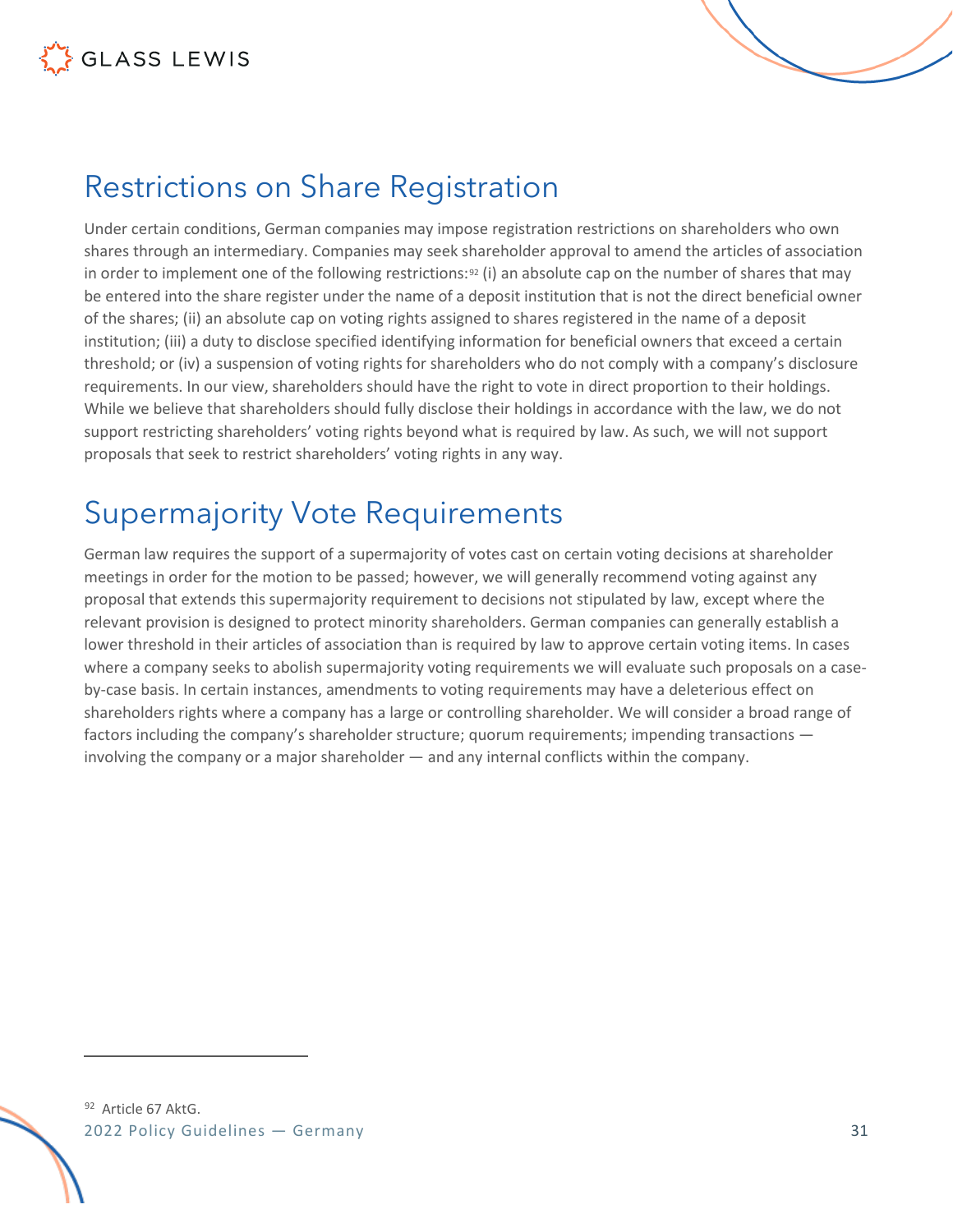# <span id="page-31-0"></span>Capital Management

In Germany, shareholders are regularly asked to approve capital proposals, namely increases in authorised and conditional capital, the issuance of convertible debt instruments and the authority to repurchase shares. Such authorities generally extend for five years. Our policies with regard to these matters do not differ materially from our *Continental Europe Policy Guidelines*.

## <span id="page-31-1"></span>Authorised Capital

German companies generally ask shareholders to approve an unallocated pool of authorised but unissued shares, which may be issued with or without preemptive rights.<sup>[93](#page-31-3)</sup> Shares issued pursuant to these authorities may be used for a broad range of corporate purposes, including raising funds for expansion plans, refinancing existing loans, or carrying out mergers and acquisitions. By law, a company's authorised capital may not exceed 50% of a company's issued share capital and is valid for a maximum period of five years[.94](#page-31-4) Best practice in Germany, although not specifically stated in any codified recommendations, provides that preemptive rights should be preserved for share issues from authorised capital in excess of 20% of issued share capital at the date of approval. As such, and in line with our *Continental Europe Policy Guidelines*, we will generally recommend voting against any authorised capital proposal which does not preserve preemptive rights above 20% of current issued share capital; further, we believe all general authorities to issue shares should have a common cap. Glass Lewis will recommend voting against any proposal that does not explicitly extend a 20% cap on share issues without preemptive rights to authorised and conditional capital authorities previously existing and/or proposed at the meeting, other than those reserved for unique purposes such as equity incentive plans.

### <span id="page-31-2"></span>Conditional Capital

German companies may ask shareholders to approve "conditional" or "contingent" capital. These capital increases may only be used under certain specifications, such as the issuance of shares to fulfill a company's obligations to holders of convertible debt instruments or stock options.<sup>[95](#page-31-5)</sup> By law, a company's conditional capital may not exceed 50% of a company's issued share capital and is valid for a maximum period of five years.<sup>[96](#page-31-6)</sup> As such, we will evaluate these proposals in conjunction with the proposed authority that allows the company to

<span id="page-31-3"></span><sup>93</sup> Article 203(2) AktG.

<span id="page-31-4"></span><sup>94</sup> Article 202 AktG. Article 186(3) AktG further limits issuances of shares for cash consideration without preemptive rights to 10% of a company's total share capital.

<span id="page-31-5"></span><sup>&</sup>lt;sup>95</sup> Article 192(2) AktG.

<span id="page-31-6"></span><sup>&</sup>lt;sup>96</sup> Article 192(3) AktG. The law further limits issuances of convertible debt instruments for cash consideration without preemptive rights to 10% of a company's total share capital.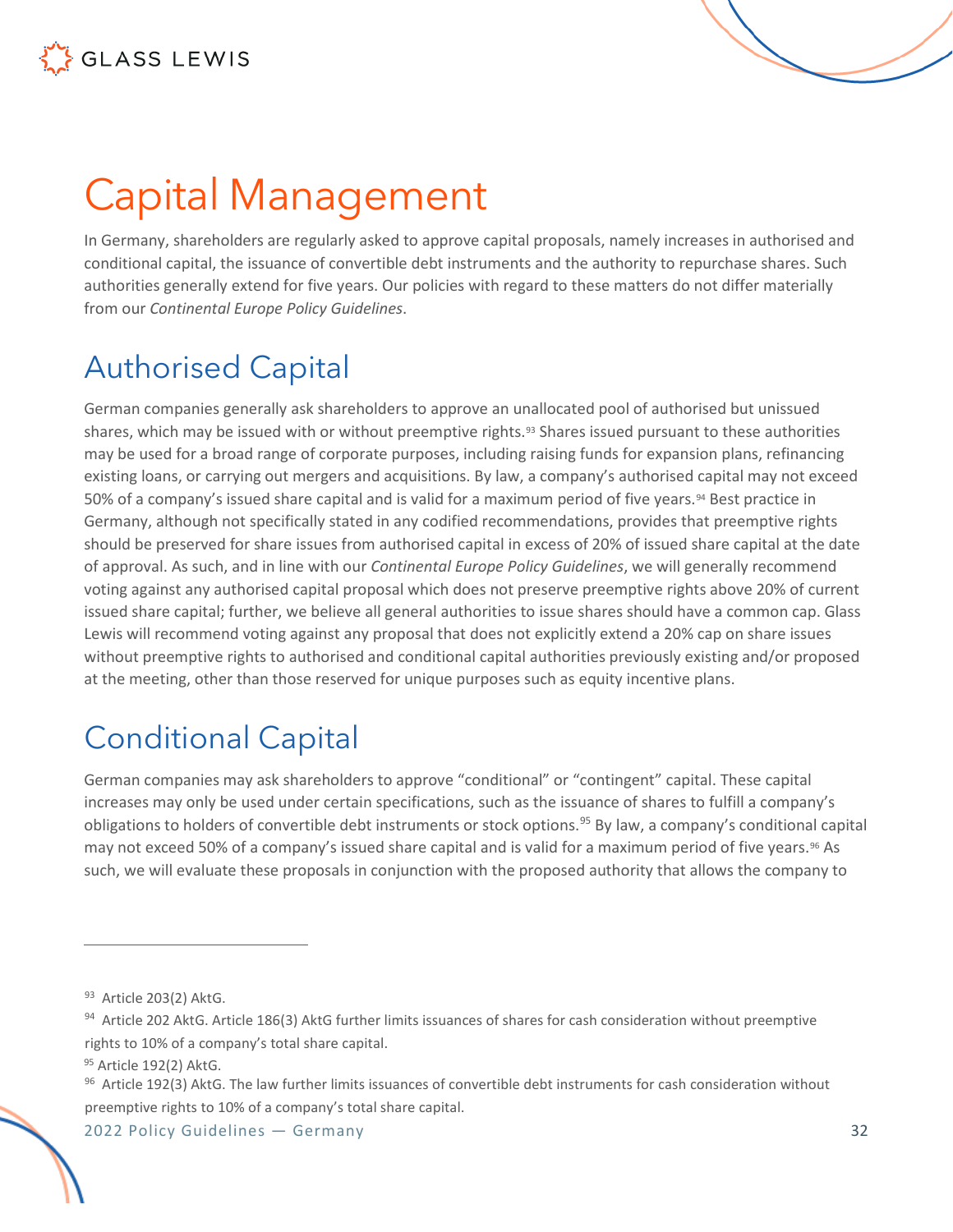

utilise it. Furthermore, we will apply the same scrutiny to the preservation of preemptive rights as explained above under "Authorised Capital."

### <span id="page-32-0"></span>Authority to Repurchase Shares

If German companies intend to buy back shares, they are subject to the following conditions: (i) the volume of shares to be repurchased must not exceed 10% of the nominal share capital and only funds that could have otherwise been paid out to shareholders in the form of dividends can be disbursed for repurchase transactions;<sup>[97](#page-32-1)</sup> (ii) the company must not repurchase its shares for the purpose of trading,  $98$  and (iii) the authority to repurchase shares cannot be granted for a period of time exceeding five years.<sup>[99](#page-32-3)</sup> In addition, banks and financial institutions may seek approval at a general meeting of shareholders to repurchase shares for the purpose of securities trading, within a limit of 5% of the company's share capital. When seeking such an approval, the highest and lowest price must be stated.<sup>100</sup>

Given these legal provisions, we will generally recommend supporting a proposed authority to repurchase and/or trade in shares in Germany.

<span id="page-32-1"></span>97 Article 71(1.8) AktG.

<span id="page-32-2"></span><sup>98</sup> *Ibid*.

<span id="page-32-3"></span><sup>99</sup> *Ibid.*

<span id="page-32-4"></span>100 Article 71(1.7) AktG.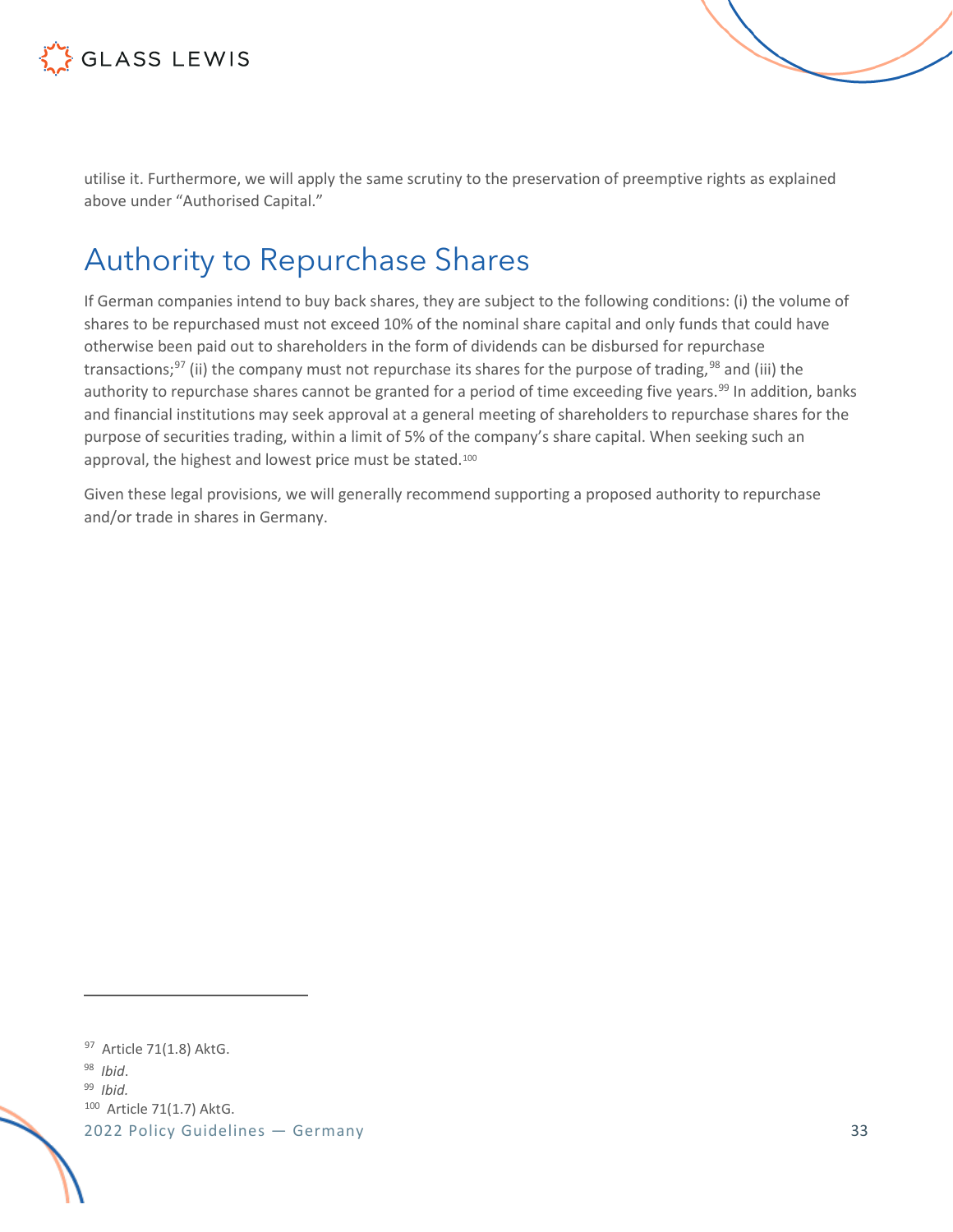# <span id="page-33-0"></span>Shareholder Initiatives

In Germany, there are two types of shareholder initiatives that may be included on the agenda of a general shareholders' meeting: shareholder countermotions and shareholder proposals. Shareholder countermotions are much more common than shareholder proposals, as they can be put forward by any shareholder who submits the motion in accordance with the applicable legal requirements.<sup>[101](#page-33-1)</sup> Countermotions must correspond to a voting proposal on the agenda for the general meeting and generally urge shareholders to vote against the proposal put forth by management. However, countermotions may also propose separate voting decisions, including the amendment of a proposal put forth by management. These proposals generally request changes to a company's dividend policy, capital authorities, or supervisory board composition. They may also request that a special audit into management or supervisory board activities be carried out.

Shareholder countermotions may or may not be proposed as separate voting items at the general meeting. In general, Glass Lewis will provide voting recommendations for all shareholder countermotions that are clearly designated as separate voting items.[102](#page-33-2) Given the broad range of topics that may be addressed by countermotions, we will analyse each countermotion on a case-by-case basis. In general, however, we will not support countermotions that seek to manage a company's day-to-day business, which we believe is better managed by the management and supervisory boards.

In Germany, shareholders owning at least 5% of a company's share capital, or a nominal value of €500,000 in a company's shares, may request that a separate proposal be included on the agenda of a general meeting of shareholders.<sup>105</sup> Such requests much be submitted at least 30 days prior to the meeting date. Though shareholder proposals are rare in Germany, when submitted, they generally propose the appointment of a special auditor to investigate management or supervisory board actions, the removal of supervisory board members or the election of dissident supervisory board members.

Our policies regarding these matters do not differ materially from our *Continental Europe Policy Guidelines*.

<span id="page-33-1"></span><sup>101</sup> Article 126 AktG.

<span id="page-33-2"></span><sup>2022</sup> Policy Guidelines — Germany 34  $102$  Countermotions that will be voted on separately at the meeting are generally designated by a letter on the proxy form. Where such a letter is assigned, we will provide voting recommendations. We note that the statutory filing deadline for shareholder countermotions is 14 days before the meeting. As such, we are not always able to provide voting recommendations for all shareholder countermotions in advance of the vote cutoff. 105 Article 122(2) AktG.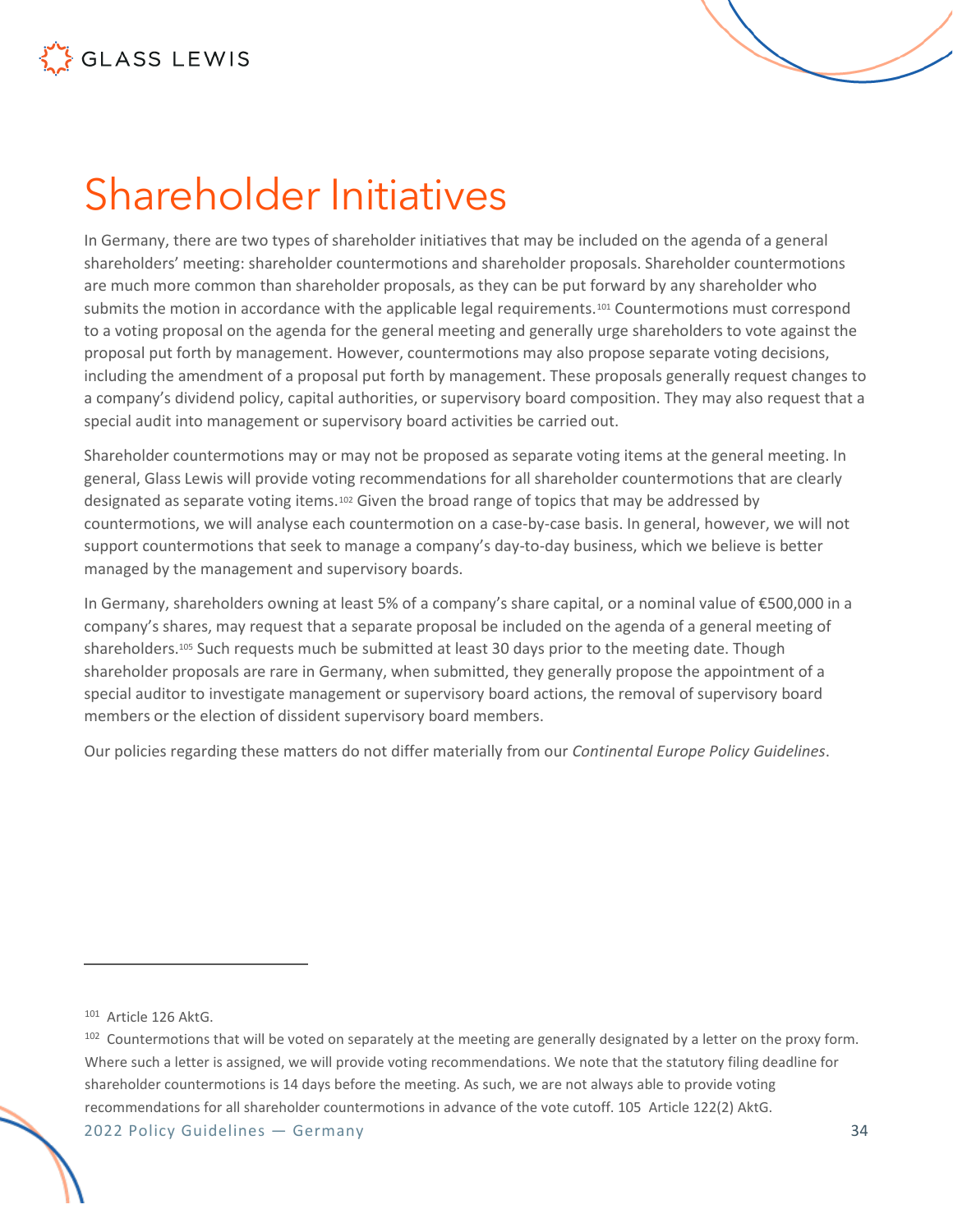

<span id="page-34-0"></span>

Corporate Website | [www.glasslewis.com](http://www.glasslewis.com/)

Email | [info@glasslewis.com](mailto:%20info@glasslewis.com)

**S** [@glasslewis](https://twitter.com/GlassLewis) in [Glass, Lewis & Co.](https://www.linkedin.com/company/glass-lewis-&-co-)

#### Global Locations

**North America**

#### **United States**

*Headquarters* 255 California Street Suite 1100 San Francisco, CA 94111 +1 415 678 4110 +1 888 800 7001

44 Wall Street Suite 503 New York, NY 10005 +1 646 606 2345

2323 Grand Boulevard Suite 1125 Kansas City, MO 64108 +1 816 945 4525

#### **Europe Ireland**

15 Henry Street Limerick V94 V9T4 +353 61 292 800

#### **United Kingdom**

80 Coleman Street Suite 4.02 London EC2R 5BJ +44 20 7653 8800

#### **Germany**

*IVOX Glass Lewis* Kaiserallee 23a

#### **Asia Pacific**

**Australia**

*CGI Glass Lewis* Suite 5.03, Level 5 255 George Street Sydney NSW 2000 +61 2 9299 9266

#### **Japan**

Shinjuku Mitsui Building 11th floor 2-1-1, Nishi-Shinjuku, Shinjuku-ku, Tokyo 163-0411, Japan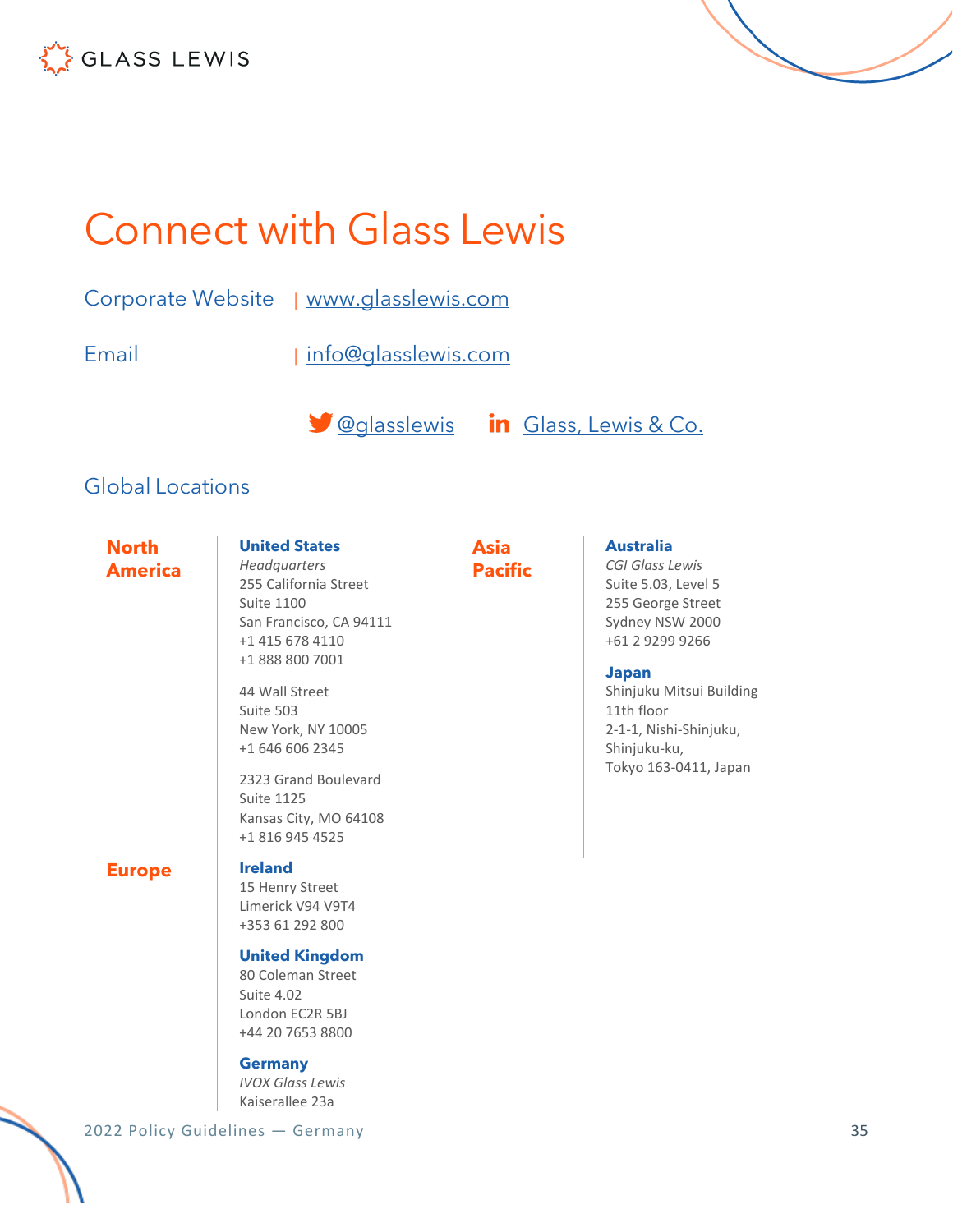

76133 Karlsruhe +49 721 35 49 622

#### DISCI AIMER

© 2021 Glass, Lewis & Co., and/or its affiliates. All Rights Reserved.

This document is intended to provide an overview of Glass Lewis' proxy voting guidelines. It is not intended to be exhaustive and does not address all potential voting issues. Glass Lewis' proxy voting guidelines, as they apply to certain issues or types of proposals, are further explained in supplemental guidelines and reports that are made available on Glass Lewis' website – [http://www.glasslewis.com](http://www.glasslewis.com/). These guidelines have not been set or approved by the U.S. Securities and Exchange Commission or any other regulatory body. Additionally, none of the information contained herein is or should be relied upon as investment advice. The content of this document has been developed based on Glass Lewis' experience with proxy voting and corporate governance issues, engagement with clients and issuers, and review of relevant studies and surveys, and has not been tailored to any specific person or entity.

Glass Lewis' proxy voting guidelines are grounded in corporate governance best practices, which often exceed minimum legal requirements. Accordingly, unless specifically noted otherwise, a failure to meet these guidelines should not be understood to mean that the company or individual involved has failed to meet applicable legal requirements.

No representations or warranties express or implied, are made as to the accuracy or completeness of any information included herein. In addition, Glass Lewis shall not be liable for any losses or damages arising from or in connection with the information contained herein or the use, reliance on, or inability to use any such information. Glass Lewis expects its subscribers possess sufficient experience and knowledge to make their own decisions entirely independent of any information contained in this document.